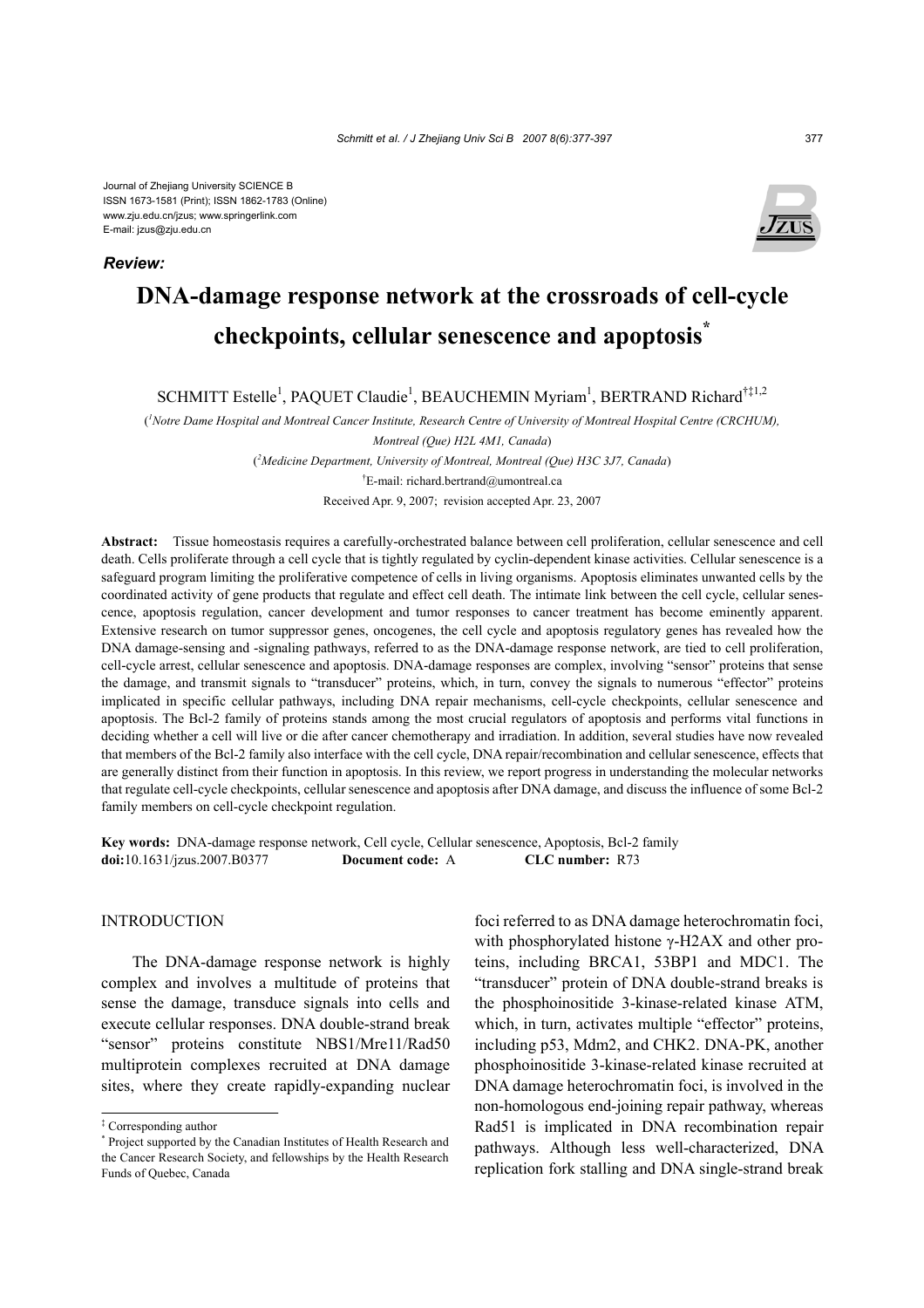alarms include ATR, ATRIP, RPA, Rad9/Rad1/Hus1, Rad17/RSR and claspin. ATR, a phosphoinositide 3-kinase-related kinase, in turn, activates multiple "effector" proteins, including p53 and CHK1 (reviewed in Bakkenist and Kastan, 2004; Shiloh, 2006). Activation of these "effector" proteins influences cell-cycle progression and arrest, cellular senescence and apoptosis activation.

#### CELL-CYCLE CHECKPOINT REGULATION

Timely progression through the cell division cycle ensures the correct transmission of genetic information from a cell to its daughters. Once stimulated in proper environment with suitable growth factors, quiescent cells leave a resting phase of the cell cycle, called gap  $0$  (G0), and enter the gap 1 (G1) phase, prior to the DNA replication or synthesis (S) phase, followed by a second gap (G2) phase, and cell division or mitosis (M). Cell-cycle checkpoints maintain the order and fidelity of cell-cycle events in response to replicative stress and DNA strand breaks (Nigg, 2001). The molecular mechanisms associated with these cell-cycle checkpoints entail the transient inactivation of a series of specific cyclin-dependent kinases (cdks) and their respective regulatory cyclin subunits. During normal phase progression and at key cell-cycle transition phases, specific cdk-cyclin complexes are activated by dephosphorylation, mediated by the dual specificity cdc25 phosphatase family, including cdc25A, -B and -C. The cdk-cyclin complexes influencing G1 progression and G1/S cell-cycle checkpoint are primarily cdk4-cyclinD, cdk6-cyclinD and cdk2-cyclinE (Koff *et al*., 1992; Sherr and Roberts, 1995). In response to DNA damage, ATM/ATR protein kinases activate the checkpoint serine/threonine kinases, CHK1 and CHK2. To prevent entry into S phase, CHK1 and CHK2 target the cell-cycle regulatory phosphatase cdc25A. Phosphorylation of cdc25A on several residues, including Ser123, leads to its ubiquitin-mediated proteolysis, and to sustained phosphorylation and inhibition of cdk2-cyclinE complexes, that normally promote G1/S transition (Falck *et al*., 2001). Several small proteins, the cdk-cyclin inhibitors (cdkIs), which bind to and inhibit cdk-cyclin activities, also play critical role in the G1/S cell-cycle checkpoint. The most potent cdkIs

are p21, p27 and p57 for cdk2-cyclinE, and p16 for cdk4-cyclinD or cdk6-cyclinD (Sherr and Roberts, 1995). Activation of these cdkIs causes G1/S cell-cycle arrest after DNA damage (Kohn *et al*., 1994; Hunter and Pines, 1994; Kastan *et al*., 1995; Kohn, 1996; Kaufmann and Paules, 1996; Jacks, 1996; Tanaka *et al*., 1996). Indeed, ATM/ATR and CHK1/CHK2 kinases also target p53. In turn, p53 phosphorylation and stabilization by ATM/ATR and CHK1/CHK2 lead to accumulation of the cdkI p21, which is involved in more sustained G1/S cell-cycle arrest (Shiloh, 2001).

Progression into the S phase and transition from G2 into M are regulated by the serine-threonine cdk2 and cdk1 (cdc2), respectively. Activation of cdk2 and cdk1 (cdc2) requires the association of their positive subunits, cyclinA and cyclinB, respectively, and the phosphorylation of Thr161 by cdk-activating kinase. These cdk-cyclin complexes are also negatively regulated by phosphorylation at Thr14 and Tyr15, which are catalyzed by inhibitory protein kinases, including Wee1, Myt1 and Mik1 (Nigg, 2001; Draetta and Beach, 1988; Draetta *et al*., 1989; Riabowol *et al*., 1989; Ducommun *et al*., 1991; King *et al*., 1994; Labib *et al.*, 1995; McGowan and Russell, 1995; Mueller *et al*., 1995; Liu *et al*., 1997; O'Connell *et al*., 1997; Booher *et al*., 1997). During S phase progression and at G2/M phase transition, dephosphorylation of Thr14 and Tyr15 by the cdc25 protein phosphatase cdc25A, -B, and -C, triggers cdk2-cyclinA (intra-S phase) and cdk1 (cdc2)-cyclinB (at G2/M) activation. During the DNA-damage response, activation of ATM/ATR and the downstream checkpoint kinases CHK1/CHK2 leads to the phosphorylation of all 3 cdc25 phosphatases, which creates binding sites for 14-3-3 proteins and sequestration of the phosphatases away from cdk2-cyclinA and cdk1 (cdc2)-cyclinB (Borgne and Meijer, 1996; Peng *et al*., 1997; Zeng *et al*., 1998; Sanchez *et al*., 1997; Matsuoka *et al*., 1998; Brown *et al*., 1999; Liu *et al*., 2000; Furnari *et al*., 1999; 1997; Lammer *et al*., 1998; Hofmann *et al*., 1998; Aguda, 1999; Schmitt *et al*., 2006). These molecular events provoke S-phase slowing and G2/M cell-cycle arrest. The importance of p53 in the intra-S phase and G2/M checkpoints is uncertain because most cells lacking p53 retain the ability to slow S-phase progression and to arrest at G2/M after DNA damage (O'Connor *et al*., 1997; O'Connor, 1997;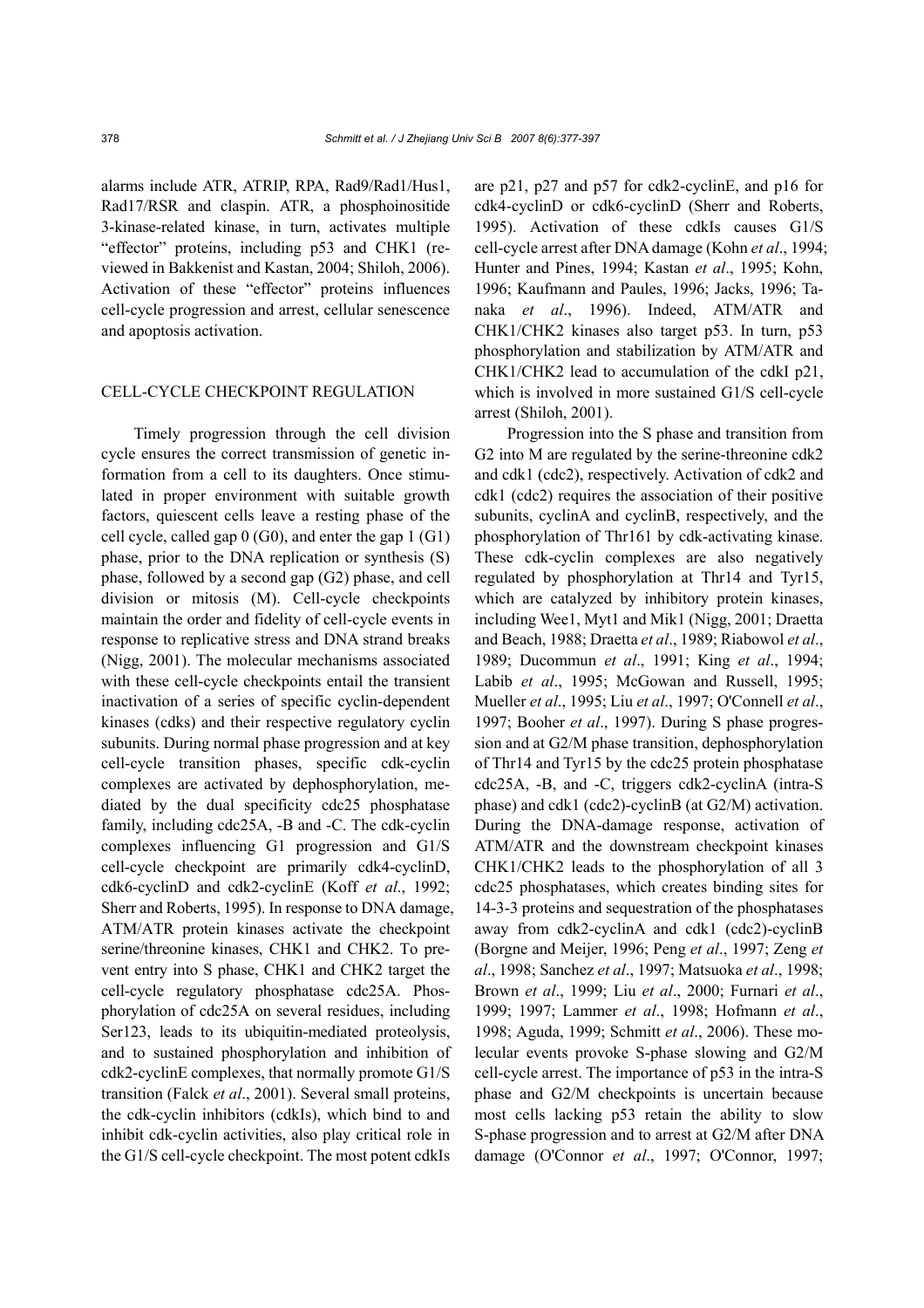Gupta *et al*., 1997; Passalaris *et al*., 1999; Cliby *et al*., 2002; Flatten *et al*., 2005). However, studies have indicated that p53 attenuates the activity of cyclinB1 promoter or promotes the transcriptional activation of the sequestering protein 14-3-3 (Hermeking *et al*., 1997; Innocente *et al*., 1999). Others reported that the p53-regulated GADD45 protein associates with and inhibits cdk1 (cdc2)-cyclinB kinase activity in response to DNA damage (Wang *et al*., 1999a; Zhan *et al*., 1999). Additional regulators of the G2/M checkpoint are the mitotic serine/threonine Polo-like (PLK) and Aurora-like kinases. PLK1 promotes mitotic entry by phosphorylating and activating cdc25C, and in response to DNA damage, PLK1 is inhibited by an ATM-dependent mechanism. Unlike PLK1, PLK3 is involved in the G2/M arrest by phosphorylating and inhibiting cdc25C (Smits *et al*., 2000; van Vugt *et al*., 2001; Xie *et al*., 2001). AuroraA kinase is normally required for recruitment and activation of cdk1 (cdc2)/cyclinB and commitment of cells into M (Hirota *et al*., 2003). In response to DNA damage, inhibition of AuroraA kinase is associated to activation of G2/M checkpoint, whereas its overexpression results in checkpoint bypass (Cazales *et al*., 2005; Marumoto *et al*., 2002).

Although these pathways leading to cell-cycle delay have been identified during the past few years, the dynamic spatio-temporal coordination and regulation of the DNA-damage response network remain poorly understood. Today, a new challenge in cell-cycle checkpoint biology is to understand how cell-cycle checkpoint pathways are coordinated and organized in space and time, to trigger cellular response to DNA damage (Lukas *et al*., 2004).

### CELLULAR SENESCENCE

Recent investigations in the field of cellular senescence have revealed the importance of DNAdamage responses and cell-cycle checkpoints to initiate cell-cycle arrest associated with cellular senescence. Replicative (or the Hayflick limit) and premature senescence share a common signal, now recognized as DNA strand breaks. In replicative senescence, telomere erosion and shortening yield DNA double-strand breaks at chromosome ends that initiate DNA damage responses (Herbig *et al*., 2004; d'Adda di Fagagna *et al*., 2003). In premature senescence, oncogenic activation leads to elevated intracellular levels of reactive species, augmented numbers of active replicons, alterations in DNA replication fork progression, and the appearance of DNA single- and double-strand breaks that initiate DNA-damage responses (Takahashi *et al*., 2006; Di Micco *et al*., 2006; Bartkova *et al*., 2006; Mallette *et al*., 2007; Hemann and Narita, 2007). Similarly, DNA-damaging chemotherapeutic and radiotherapeutic agents provoke DNA replication fork stalling and/or DNA single- and double-strand breaks with activation of the DNAdamage response network (Holliday and Tarrant, 1972; Kung *et al*., 1990; Di Leonardo *et al*., 1994; Waldman *et al*., 1996; Robles and Adami, 1998; Chang *et al*., 1999a; 1999b; Suzuki *et al*., 2001a; Campisi, 2001; Johnstone *et al*., 2002; Schmitt *et al*., 2002; Han *et al*., 2002; Lee and Schmitt, 2003). Indeed, in models of cellular senescence, ATM/ATR mediate the activation of cell-cycle checkpoints associated with cellular senescence, mainly via p53, CHK1 and CHK2, with the participation of p21, p16 and Rb (reviewed in Schmitt, 2007). It has been suggested previously that after genotoxic drug treatment, cell-cycle arrest and senescence development are dependent on the p53/p21 pathway in HCT116 colon cancer cells (Han *et al*., 2002). Similar observations concerning the importance of the p53/p21 pathway have been reported with other chemotherapeutic agents or irradiation (Di Leonardo *et al*., 1994; Waldman *et al*., 1996; Bunz *et al*., 1998; Linke *et al*., 1997). Likewise, studies with bleomycin, actinomycin D and cyclophosphamide have revealed that cells respond to these agents by engaging a p53/p16-dependent long-term senescence program (Robles and Adami, 1998; Schmitt *et al*., 2002). However, others have reported senescence phenotypes in p53-mutated cell lines derived from various types of human solid tumors, including cervical, larynx and colon carcinoma, glioma, osteosarcoma (Chang *et al*., 1999a) and lymphoma cell lines (Schmitt *et al*., 2007). Typically, senescent cells are observed by flow cytometry after DNA staining as broader G1 or G2/M peaks, and with the appearance of a senescence-associated β-galactosidase activity (pH 6.0).

The DNA-damage responses induced in the early phase of cellular senescence initiation explain how cells will activate cell-cycle checkpoints and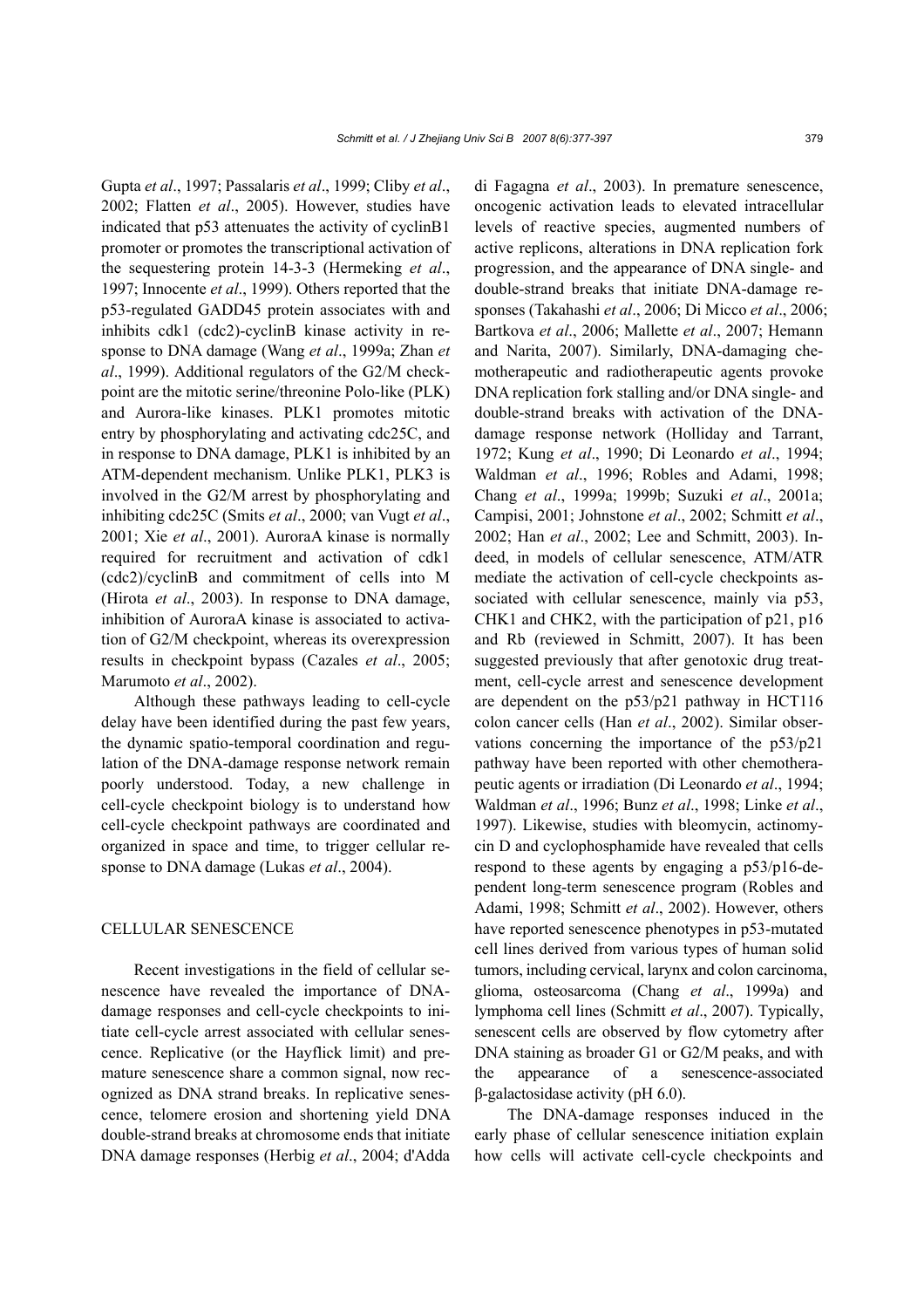undergo cell-cycle arrest at specific phases of the cell cycle. However, after DNA damage, cell-cycle arrests do not always lead to cellular senescence. Indeed, cell-cycle arrests often afford cells the opportunity to repair DNA damage before progressing to the next phase of the cycle. In turn, inappropriate progression of damaged cells through the cell cycle is often associated with mitotic catastrophe, apoptosis and cell death. Thus, the stabilization of cell-cycle arrests to irreversible senescence involves other yet unknown critical events. Recently, epigenetic changes, including histone H3 lysine K9 trimethylation (H3K9) associated with gene silencing, have been suggested as critical mechanisms associated with the stabilization of cell-cycle arrest to cellular senescence, as senescent cells show focal histone H3K9 trimethylation. These foci are now referred to as senescence-associated heterochromatin foci (SAHF) (Schmitt, 2007; Strunnikova *et al*., 2005; Guney and Sedivy, 2006; Zhang *et al*., 2007)*.* Early evidence indicated that H3K9 trimethylation controls DNA methylation in several model organisms (Tamaru and Selker, 2001; Tamaru *et al*., 2003; Jackson *et al*., 2002). Methylation of CpG islands in promoters and locus control regions is strongly associated with H3K9 trimethylation and gene silencing. Indeed, others have indicated that some gene promoters are hypomethylated, whereas others undergo hypermethylation during cellular senescence, suggesting that differential DNA methylation patterns at specific gene promoters and locus control regions may stabilize the senescence phenotype (Tollefsbol and Andrews, 1993; Machwe *et al*., 2000; Kang *et al*., 2001; Neumeister *et al*., 2002; Lopatina *et al*., 2002; Sun and Arceci, 2005).

#### BCL-2 FAMILY MEMBERS AND APOPTOSIS

The Bcl-2 gene was first identified at the chromosomal breakpoint of t(14:18)-bearing B cell lymphomas (Tsujimoto *et al*., 1984; Cleary *et al*., 1986), and was unexpectedly found to act as a new class of oncogenes that function to prevent apoptosis instead of directly promoting cellular proliferation (Hockenbery *et al*., 1990; Korsmeyer, 1992; McDonnell *et al*., 1993; Vaux *et al*., 1988). Bcl-2 is the founder of a large family of apoptosis regulators that either promote cell survival or facilitate cell death. The pro-survival members are multidomain proteins that contain BH1, BH2 and BH3 (A1/Bfl-1), BH2 and BH4 (Bcl-xES), and those most similar to Bcl-2 have all 4 BH domains (Bcl-2, Bcl-xL, Mcl-1, Bcl-w, Brag-1, Boo/Diva, Bcl-B/Bcl-2L-10) (Cleary *et al*., 1986; Boise *et al*., 1993; Choi *et al*., 1995; Das *et al*., 1996; Gibson *et al*., 1996; Inohara *et al*., 1998a; Ke *et al*., 2001; Kozopas *et al*., 1993; Lin *et al*., 1993; Schmitt *et al*., 2004; Song *et al*., 1999; Zhang *et al*., 2001). According to their structure and biochemical function, the pro-apoptotic members can be further divided into 2 subgroups: multidomain proteins composed of BH domains 1 to 3 (Bax, Bak, Bok/Mtd, Bcl-rambo), BH2 and BH3 (Bcl-gL) or BH4 and BH3 (Bcl-xS) (Boise *et al*., 1993; Chittenden *et al*., 1995a; Farrow *et al*., 1995; Guo *et al*., 2001; Hsu *et al*., 1997a; Inohara *et al*., 1998b; Kataoka *et al*., 2001; Kiefer *et al*., 1995; Oltvai *et al*., 1993), and BH3-only proteins built of 1 or 2 BH3 domains (Bad, Bid, Bik/Nbk/Blk, Bim/Bod, Hrk/Dp5, Bnip1, Bnip3, Nix, Puma/Bbc3, Noxa, Bcl-gS, Mcl-1s, Map1, Bmf, Spike and ApoL6) (Guo *et al*., 2001; Bae *et al*., 2000; Bingle *et al*., 2000; Boyd *et al*., 1994; 1995; Chen *et al*., 1999; Han *et al*., 1996; 2001; Hegde *et al*., 1998; Hsu *et al*., 1998; Imaizumi *et al*., 1999; Inohara *et al*., 1997; Matsushima *et al*., 1998; Nakano and Vousden, 2001; O'Connor *et al*., 1998; Oda *et al*., 2000; Puthalakath *et al*., 2001; Tan *et al*., 2001; Wang *et al*., 1996; Yang *et al*., 1995; Yasuda *et al*., 1999; Yu *et al*., 2001; Liu *et al*., 2005). In addition to the BH domains, some proteins contain a flexible loop, a pore-forming domain and a transmembrane domain at the carboxy terminal extremity (Adams and Cory, 2001; Chao and Korsmeyer, 1998; Reed, 1997; 1998; Vander Heiden and Thompson, 1999; Zamzami *et al*., 1998; Cory and Adams, 2002).

The various Bcl-2 homologues function, at least in part, through protein-protein interactions, forming a complex dynamic network of homo- and heterooligomers, depending on the cellular environment and their subcellular localization. Mutagenesis experiments have suggested that the dimerization potential of Bcl-2-like proteins is greatly influenced by their specific combination of BH domains (Chittenden *et al*., 1995b; Kelekar and Thompson, 1998; Yin *et al*., 1994). Thus, elucidation of the 3-dimensional structure of the anti-apoptotic Bcl-xL has provided a first model in which the  $\alpha$  helices located in the BH1, BH2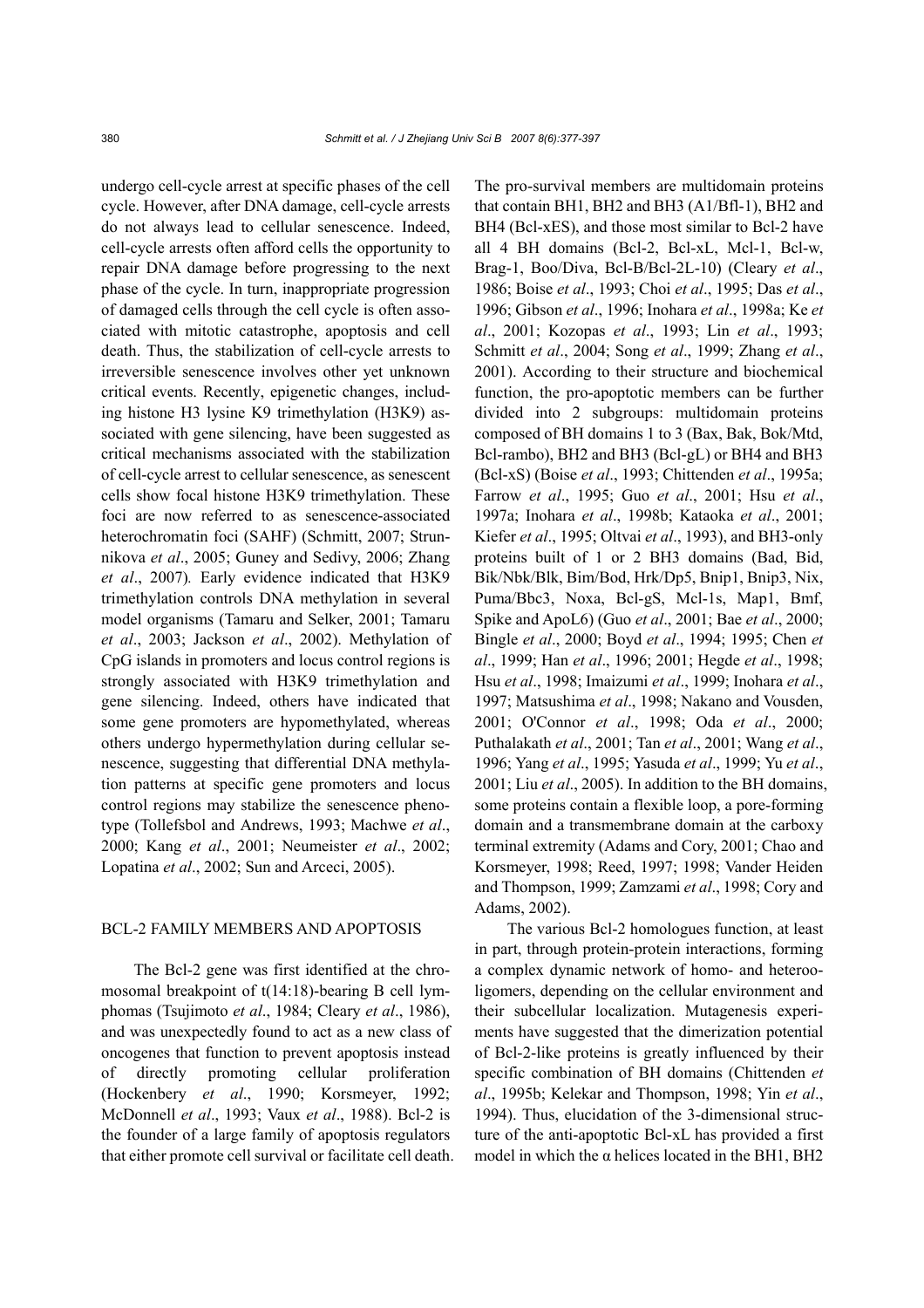and BH3 domains create an elongated hydrophobic pocket where a BH3 amphipathic  $α$  helice of another Bcl-2-like protein can bind, analogously to a peptide ligand binding to its receptor (Muchmore *et al*., 1996; Diaz *et al*., 1997; Sattler *et al*., 1997). Heterodimerization between pro- and anti-apoptotic molecules may neutralize one another's activity, suggesting that the relative concentration of one faction versus the other greatly influences the susceptibility of cells to a death signal (Oltvai *et al*., 1993; Sedlak *et al*., 1995). Because it provides binding ability, the BH3 motif has become a potent mediator of cell death and is often uniquely required for cell-killing activity (Chittenden *et al*., 1995b; Polster *et al*., 2001). Two distinct models have been proposed to explain the killing activity of the BH3-only proteins (reviewed in Adams and Cory, 2007). The direct activation model proposes that after a death stimuli, BH3-only proteins promote apoptosis by binding to and inhibiting pro-survival molecules, like Bcl-2, Bcl-xL Bcl-w, Mcl-1 and A1, or by binding to other death agonists, like the multidomain Bax and Bak proteins, which become activated and exert their pro-apoptotic activities at the mitochondrial level. BH3-only proteins that neutralize pro-survival proteins are referred to as BH3 "enabler or sensitizing" proteins, while those that bind pro-apoptotic Bax or Bak are called BH3 "activator or activating" proteins (Chittenden, 2002; Letai *et al*., 2002; Kuwana *et al*., 2005; Kim *et al*., 2006). The indirect activation model suggests that all BH3-only proteins engage only the pro-survival proteins and act by preventing them from inhibiting Bax or Bak activation (Chen *et al*., 2005; Willis *et al*., 2005; 2007).

The p53-mediated pathways have been explored extensively in the context of tumor suppression and their response to DNA-damaging agents (Kohn *et al*., 1994; Hunter and Pines, 1994; Kastan *et al*., 1995; Kohn, 1996; Kaufmann and Paules, 1996; Jacks, 1996; Tanaka *et al*., 1996; O'Connor *et al*., 1997; O'Connor, 1997; Gupta *et al*., 1997; Passalaris *et al*., 1999; Hermeking *et al*., 1997; Innocente *et al*., 1999; Wang *et al*., 1999a; Zhan *et al*., 1999; Johnstone *et al*., 2002; Levine, 1997; Lowe *et al*., 1993; 1994; Gottlieb and Oren, 1998). At the level of transcription, multiple p53 target genes, including those of the Bcl-2 family, play crucial roles in promoting apoptosis induced by genotoxic agents. Among them, the Bax gene was one of the first p53-dependent apoptotic targets to be

identified (Miyashita and Reed, 1995; Miyashita *et al*., 1994); then, other members of the Bcl-2 family were reported to be p53-downstream targets, such as the BH3-only members Bid (Sax *et al*., 2002), Puma (Nakano and Vousden, 2001; Yu *et al*., 2001; Villunger *et al*., 2003) and Noxa (Oda *et al*., 2000; Shibue *et al*., 2003). More recently, others have revealed that p53 itself targets mitochondria, where it associates with and activates the multidomain proapoptotic Bax and Bak at the protein level (Chipuk *et al*., 2004; Leu *et al*., 2004; Perfettini *et al*., 2004; Mihara *et al*., 2003; Dumont *et al*., 2003; Chipuk *et al*., 2005).

Much less is known about the effector genes involved in p53-independent responses after DNA damage. However, most human tumors lose the expression of a functional p53, and they likely represent difficult targets in cancer therapies. Paradoxically, several observations have disclosed that cells lacking the ability to transduce a cell-cycle checkpoint, as a consequence of targeted disruption of p53 or mutated p53, could display hypersensitivity to DNA-damaging treatments, including DNA topoisomerase I and II inhibitors, and undergo apoptosis (Gupta *et al*., 1997; Waldman *et al*., 1996; Kaufmann, 1989; 1998; Slichenmyer *et al*., 1993; Thomas *et al*., 1996; Bertrand *et al*., 1991; 1993; Solary *et al*., 1992; Dubrez *et al*., 1995; 1996; Shimizu and Pommier, 1997; Kaufmann and Earnshaw, 2000; Droin *et al*., 1998).

p73 and p63, other p53 family members that can be activated when cells are damaged, also contribute to programmed cell death induction, in the presence or absence of p53 after DNA damage (Jost *et al*., 1997; Yang *et al*., 1998; Yuan *et al*., 1999; Gong *et al*., 1999; Agami *et al*., 1999; Costanzo *et al*., 2002; Flores *et al*., 2002; Bergamaschi *et al*., 2003; Freebern *et al*., 2003; Nozell *et al*., 2003). While the p73 and p63 functional domains necessary for mediating apoptosis have been characterized, much less is known about the p73 or p63 target genes of Bcl-2 family members (Jost *et al*., 1997; Yang *et al*., 1998; Yuan *et al*., 1999; Gong *et al*., 1999; Agami *et al*., 1999; Costanzo *et al*., 2002; Flores *et al*., 2002; Bergamaschi *et al*., 2003; Freebern *et al*., 2003; Nozell *et al*., 2003; Fontemaggi *et al*., 2002). Recently, Melino *et al*.(2004) reported that p73 isoform overexpression can directly induce Puma transactivation.

E2F1 transcription factor has been shown to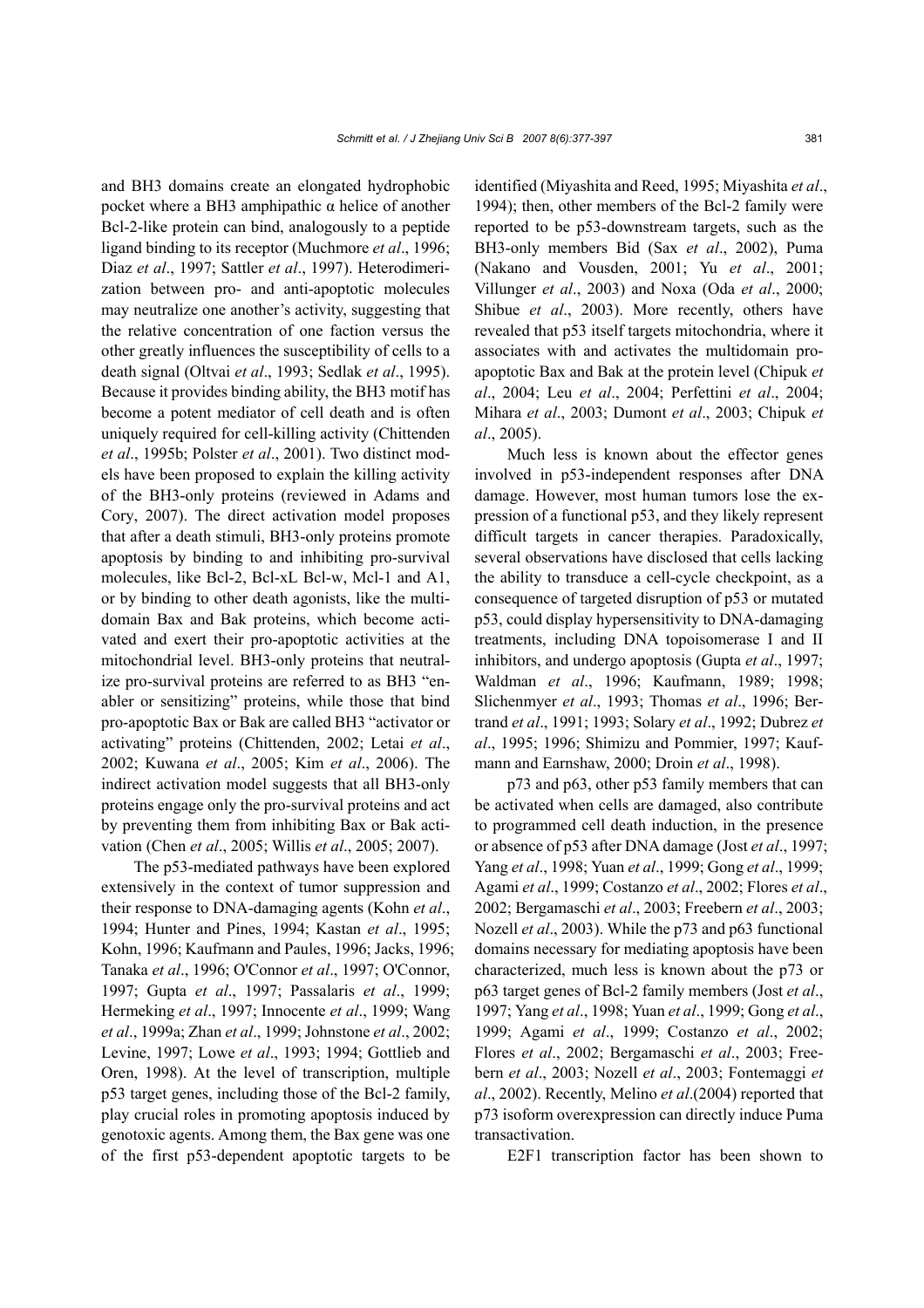participate in the induction of apoptosis in the presence or absence of p53 (Hunt *et al*., 1997; Phillips *et al*., 1997; Holmberg *et al*., 1998). Overexpression of E2F1 itself can directly activate p73 transcription (Stiewe and Pützer, 2000) and regulate the expression of several genes involved in apoptosis, including the multi-domain pro-apoptotic Bak, the BH3-only proteins Bid, Bad, Bim, Noxa, Puma, Hrk, the adaptor protein Apaf-1 and caspase-3 and -7 (Muller *et al*., 2001; Stanelle *et al*., 2002; Pediconi *et al*., 2003; Hershko and Ginsberg, 2004). Some of these targeted genes are also regulated by E2F1 following cisplatin or doxorubicin treatment of p53-deficient mouse embryo fibroblasts (Hershko and Ginsberg, 2004), highlighting its importance for drug responses.

NFκB activation after DNA topoisomerase inhibitor treatment was shown to be p53-independent (Piret *et al*., 1999), but reported to be essential in p53-mediated cell death induced by DNA damage, highlighting its important role (Ryan *et al*., 2000). Activation of NFκB and c-Jun/Ap-1 contributes either to protect cells from death or activates cell death, depending on the cellular environment (Foo and Nolan, 1999; Mercurio and Manning, 1999; Grumont *et al*., 1998), and a growing number of genes related to apoptosis have been demonstrated to be induced by NFκB and c-Jun/Ap-1 in response to multiple stress-inducing agents, including DNA damage (Chu *et al*., 1997; Stehlik *et al*., 1998; Wang *et al*., 1998; 1999b; Tamatani *et al*., 1999; Zong *et al*., 1999; Stroka *et al*., 1999).

Bcl-2 family members generally localize to separate subcellular compartments in the absence of a death signal. Anti-apoptotic members, like Bcl-2 and Bcl-xL, usually reside on the cytoplasmic face of the outer mitochondrial membrane (OMM), endoplasmic reticulum and nuclear envelope (Hockenbery *et al*., 1990; Krajewski *et al*., 1993; Zamzami *et al*., 1996). In contrast, death-inducing members, such as Bax, Bad and Bid, are rather free in unstimulated cells, except for the multidomain Bak which seems to constitutively reside in the OMM (Gross *et al*., 1998; Korsmeyer *et al*., 2000; Hsu *et al*., 1997b). In turn, the BH3-only Bim and Bmf are linked to cytoskeleton components via binding to the large microtubular dynein motor complex and myosin V actin motor complex, respectively (Puthalakath *et al*., 1999; 2001). After a death signal, multidomain pro-apoptotic proteins, like Bax, undergo a conformational change which gives them the capacity to target and insert into intracellular membranes, especially in the mitochondria. The transmembrane domain appears to be important in conferring membrane-docking capacity to both pro- and anti-apoptotic members as well as in providing protein stability, even though reports indicate that deletion of this domain does not abrogate the function of most Bcl-2-like proteins (Borner *et al*., 1994; Nguyen *et al*., 1994).

Regulation of mitochondrial membrane permeabilization is the major means by which Bcl-2-like proteins exert their apoptosis regulatory effect. As a site of convergence for multiple death-inducing stimuli, the mitochondria are a pivotal decision centre that controls life and death by releasing apoptogenic factors in the cytosol. These death-inducing molecules are located within the mitochondrial intermembrane space and include cytochrome c (Kluck *et al*., 1997; Yang *et al*., 1997), DIABLO/Smac, a factor that promotes caspase activation by its effect on IAPs (inhibitor of apoptosis proteins) (Du *et al*., 2000; Verhagen *et al*., 2000), the nuclease activator AIF (apoptosis-inducing factor) (Susin *et al*., 1996; 1999a), Endo G (an apoptotic DNase) (Li *et al*., 2001; Parrish *et al*., 2001), HtrA2/Omni (an inhibitor of IAPs that also contains pro-apoptotic serine protease activity) (Suzuki *et al*., 2001b), and some pro-caspases (Krajewski *et al*., 1999; Mancini *et al*., 1998; Qin *et al*., 2001; Susin *et al*., 1999b). Permeabilization of the OMM is usually followed by caspase-9 activation and irreversible apoptosis. Bcl-2 family members may control the mitochondrial permeabilization phase (Desagher and Martinou, 2000) via 3 prevailing models: first, by forming autonomous channels in the OMM; second, by interfering with mitochondrial permeability transition pores (mPTP); and, finally, by promoting dynamic alterations in the structure of the lipid bilayer (Gross *et al*., 1998; Kluck *et al*., 1997; Yang *et al*., 1997; Antonsson *et al*., 1997; 2000; Minn *et al*., 1997; Chou *et al*., 1999; McDonnell *et al*., 1999; Schendel *et al*., 1998; Schlesinger *et al*., 1997; Bossy-Wetzel *et al*., 1998; Vander Heiden *et al*., 1997; Saito *et al*., 2000; Pavlov *et al*., 2001; Basañez *et al*., 1999; Kudla *et al*., 2000; Epand *et al*., 2002; Kuwana *et al*., 2002). Anti-apoptotic proteins seem to exert their function in part by inhibiting the formation of death-inducing pores by pro-apoptotic proteins, and a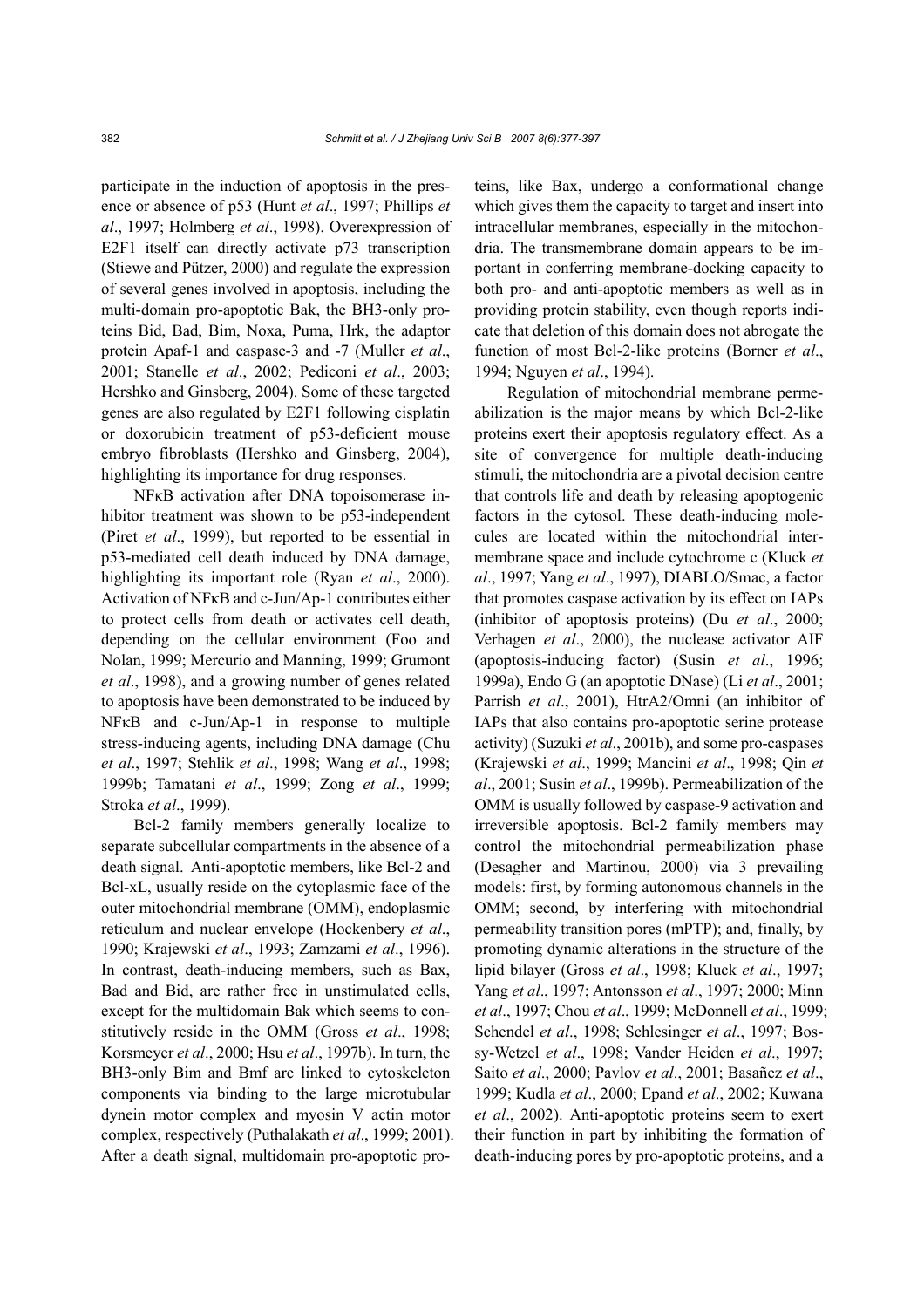study has reported that the Bcl-2 channel could potentially inhibit apoptosis by evoking  $H^+$  efflux from the mitochondria, preserving mitochondrial transmembrane potential (∆*Ψ*m) (Shimizu *et al*., 1998). Anti-apoptotic proteins may also protect cells from death by inhibiting the production of reactive oxygen species (Hockenbery *et al*., 1993; Kane *et al*., 1993), by preventing intracellular acidification (Gottlieb *et al.*, 1996), by increasing mitochondrial  $Ca^{2+}$  capacity (Susin *et al*., 1996; Shimizu *et al*., 1998), and by providing overall stabilization of the membrane into which they are inserted (Vander Heiden *et al*., 1997; Zamzami *et al*., 1995). These pro-survival mechanisms are not well defined and may or may not involve the pore-forming capacity of anti-apoptotic proteins.

In the first model, Bcl-2-like proteins modulate OMM permeabilization without altering mitochondrial function, which means that ∆*Ψ*m is maintained as well as ATP production. This is crucial because in the absence of dATP or ATP, the apoptosome cannot form, caspase-9 is not activated, and the cells tend to die by necrosis rather than by apoptosis (Chautan *et al*., 1999; Nicotera *et al*., 1999). The second model of OMM permeabilization involves mPTP, or megachannels, which form at contact sites between the outer and inner mitochondrial membranes (Zamzami *et al*., 1998; Zoratti and Szabo, 1995). Its core components are the voltage-dependent anion channel 1 (VDAC1), the adenine nucleotide translocator (ANT), the peripheral benzodiazepine receptor, the mitochondrial matrix cyclophilin as well as hexokinase and creatine kinase, which all create a large conductance pore permeable to solute with a molecular mass of  $\leq 1.5$ kDa (Bernardi *et al*., 1999; Crompton, 1999). mPTP opening results in mitochondrial depolarization and the subsequent dissipation of ∆*Ψ*m, uncoupling of oxidative phosphorylation, and swelling of the mitochondrial matrix (Bernardi *et al*., 1999). OMM rupture may eventually occur as a consequence of matrix expansion, releasing the intermembrane space contents (cytochrome c, DIABLO/Smac, Omni/HtrA2, AIF) into the cytosol in a nonspecific manner (Harris and Thompson, 2000; Zamzami and Kroemer, 2001). Interactions between some members of the Bcl-2 family and the components of mPTP have been proposed by several studies. Pro-apoptotic molecules like Bax could bind to ANT and promote mPTP

opening, an effect prevented by the anti-apoptotic Bcl-2 (Marzo *et al*., 1998). The multidomains Bax and Bak could also interact with the VDAC1, enhancing its channel activity to allow passage of cytochrome c, while the BH4 domain of anti-apoptotic Bcl-2 and Bcl-xL rather stimulates closure of the channel (Shimizu *et al*., 1999; 2000; Shimizu and Tsujimoto, 2000). Recently, Sugiyama *et al*.(2002) have shown that the BH3-only Bim, but not Bid, may also interact with the VDAC1 and promote its opening, which results in loss of ∆*Ψ*m and cytochrome c release. By interacting with mPTP, pro-apoptotic proteins thus appear to be capable of enhancing the basal permeability of mPTP, allowing molecules larger than 1.5 kDa to diffuse through.

# BCL-2 FAMILY MEMBERS AND CELL-CYCLE **CHECKPOINTS**

In addition to their central role in controlling cell death, numerous studies have linked some Bcl-2-like family members with cell cycle progression (summarized in Fig.1). First, Bcl-2 itself was shown to slow entry from the quiescent G0 into the G1 phase of the cell cycle prior to DNA replication in multiple cell lineages and transgenic mice (Fig.1). In contrast,  $Bcl-2^{-/-}$  knockout cells enter the S phase more quickly (Borner, 1996; Brady *et al*., 1996; Vairo *et al*., 1996; Mazel *et al*., 1996; Linette *et al*., 1996; O'Reilly *et al*., 1996; 1997a; 1997b; Huang *et al*., 1997; Knowlton *et al*., 1998; Ogilvy *et al*., 1999; Gillardon *et al*., 1999; Domen *et al*., 2000; Vail *et al*., 2002). This effect of Bcl-2 on cell proliferation is genetically distinct from its function on apoptosis (Borner, 1996; Brady *et al*., 1996; Vairo *et al*., 1996; Huang *et al*., 1997; Knowlton *et al*., 1998). Mutation of a tyrosine residue (Tyr28) within the BH4 domain has no impact on the ability of Bcl-2 to inhibit apoptosis and does not prevent its heterodimerization with death-inducing family members, including Bax, Bak, Bad, and Bik. However, when starved quiescent cells expressing the mutated protein are stimulated by serum, they re-enter the cell cycle faster than those expressing wild-type Bcl-2 protein (Huang *et al*., 1997).

Mcl-1, another Bcl-2 homologue known to function as an anti-apoptotic protein (Kozopas *et al*., 1993), inhibits cell-cycle progression through the S phase of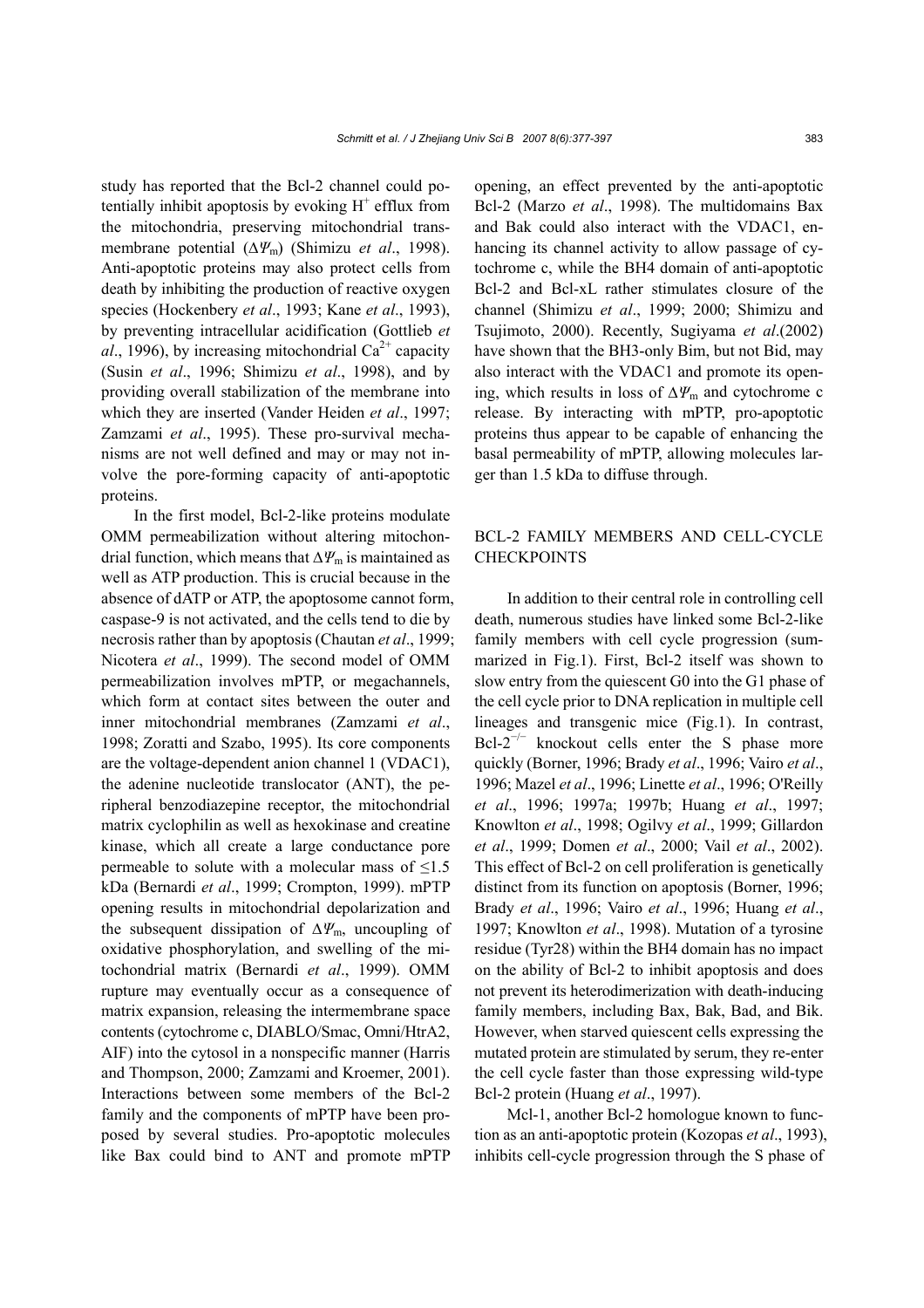the cell cycle (Fig.1). The cell-cycle regulatory function of Mcl-1 is partially mediated through its interaction with proliferating cell nuclear antigen (PCNA), a cell cycle regulator that plays a critical role in DNA replication (Fujise *et al*., 2000). The binding motif for PCNA resides between the 221st to 228th amino acids of Mcl-1. Mutations introduced within this region do not alter the anti-apoptotic function of Mcl-1, but impede its binding to PCNA and significantly reduce its effect on cell cycle progression (Fujise *et al*., 2000). Thus, this effect of Mcl-1 on cell proliferation is genetically distinct from its function on apoptosis. More recently, others have revealed that a proteolytic fragment of Mcl-1 regulates cell growth via interaction with cdk1 (cdc2) (Jamil *et al*., 2005).



**Fig.1 Schematic representation of the effects of Bcl-2, Mcl-1, Bid and Bcl-xL on cell cycle** 

Microtubule inhibitors widely used in cancer chemotherapy, including paclitaxel, taxotere, vinblastine and vincristine, induce mitotic arrest linked with Bcl-2, Bcl-xL and Mcl-1 phosphorylation (Haldar *et al*., 1995; 1996; Blagosklonny *et al*., 1997; Poruchynsky *et al*., 1998; Domina *et al*., 2000). However, studies have revealed that Bcl-2 and Bcl-xL phosphorylation is tightly coupled with normal mitotic events (Domina *et al*., 2000; Ling *et al*., 1998; Scatena *et al*., 1998; Fan *et al*., 2000a). Bcl-2 phosphorylation multisites (Ser70, Ser87, Thr69) are located within the unstructured loop domain of the protein, a region not essential for its anti-apoptotic function (Chang *et al*., 1997; Haldar *et al*., 1998; Fang *et al*., 1998; Srivastava *et al*., 1999; Yamamoto *et al*., 1999). Multiple kinases have been proposed to phosphorylate Bcl-2 (and presumely Bcl-xL), including an Ask1/Jun-N-terminal protein kinase 1 pathway, normally activated at G2/M (Fan *et al*., 2000a; 2000b; Yamamoto *et al*., 1999; Blagosklonny *et al*., 1996; Ruvolo *et al*., 1998; Srivastava *et al*., 1998; Maundrell *et al*., 1997; Kharbanda *et al*., 2000).

In addition, Kharbanda *et al*.(2000) have reported that Bcl-xL is phosphorylated on Thr47, within the unstructured loop domain, and on Thr115, adjacent to the α3 helix of Bcl-xL, in response to ionizing radiation.

Recent works have also indicated a role for Bid in the intra-S phase checkpoint after replicative stress in response to DNA-damaging agents (Fig.1). This role of Bid is mediated through its phosphorylation at Ser78 and Ser61/64, by the DNA-damage kinase ATM (Zinkel *et al*., 2005; Kamer *et al*., 2005). More recently, we showed that in addition to its mitochondrial effect that delays apoptosis, Bcl-xL co-localizes and binds to cdk1 (cdc2) during the G2/M cell-cycle checkpoint, and its overexpression stabilizes a G2/M-arrest senescence program in surviving cells after DNA damage (Fig.1). Bcl-xL potently inhibits cdk1 (cdc2) kinase activities, which is reversible by a synthetic peptide between the 41st to 60th amino acids surrounding the Thr47 and Ser62 phosphorylation sites, and Asn52 deamidation site, within the flexible loop domain of Bcl-xL. A mutant deleted of this region does not alter the anti-apoptotic function of Bcl-xL, but impedes its effect on cdk1 (cdc2) activities and on the G2/M-arrest senescence program after DNA damage. The nuclear interaction of Bcl-xL and cdk1 (cdc2) suggests that Bcl-xL is coupled to the stabilization of a cell-cycle checkpoint induced by DNA damage, and this effect is genetically distinct from its function on apoptosis (Schmitt *et al*., 2007).

#### **CONCLUSION**

Recent progress in understanding the molecular mechanisms of DNA-damage response illustrates how the key components interplay into different processes to protect genomic integrity of cells. Already, strong efforts are being made by several laboratories to develop new compounds targeting cell-cycle progression, cell-cycle checkpoint and apoptosis regulatory proteins. Several natural products and synthetic chemicals occupied the BH3-binding site of anti-apoptotic Bcl-2 family members and some of these compounds promote apoptosis of tumor cells (summarized in Table 1) (reviewed in Reed, 2006). Knowing more about the molecular interdependence of the DNA-damage response network will certainly be helpful in designing rational therapeutic protocols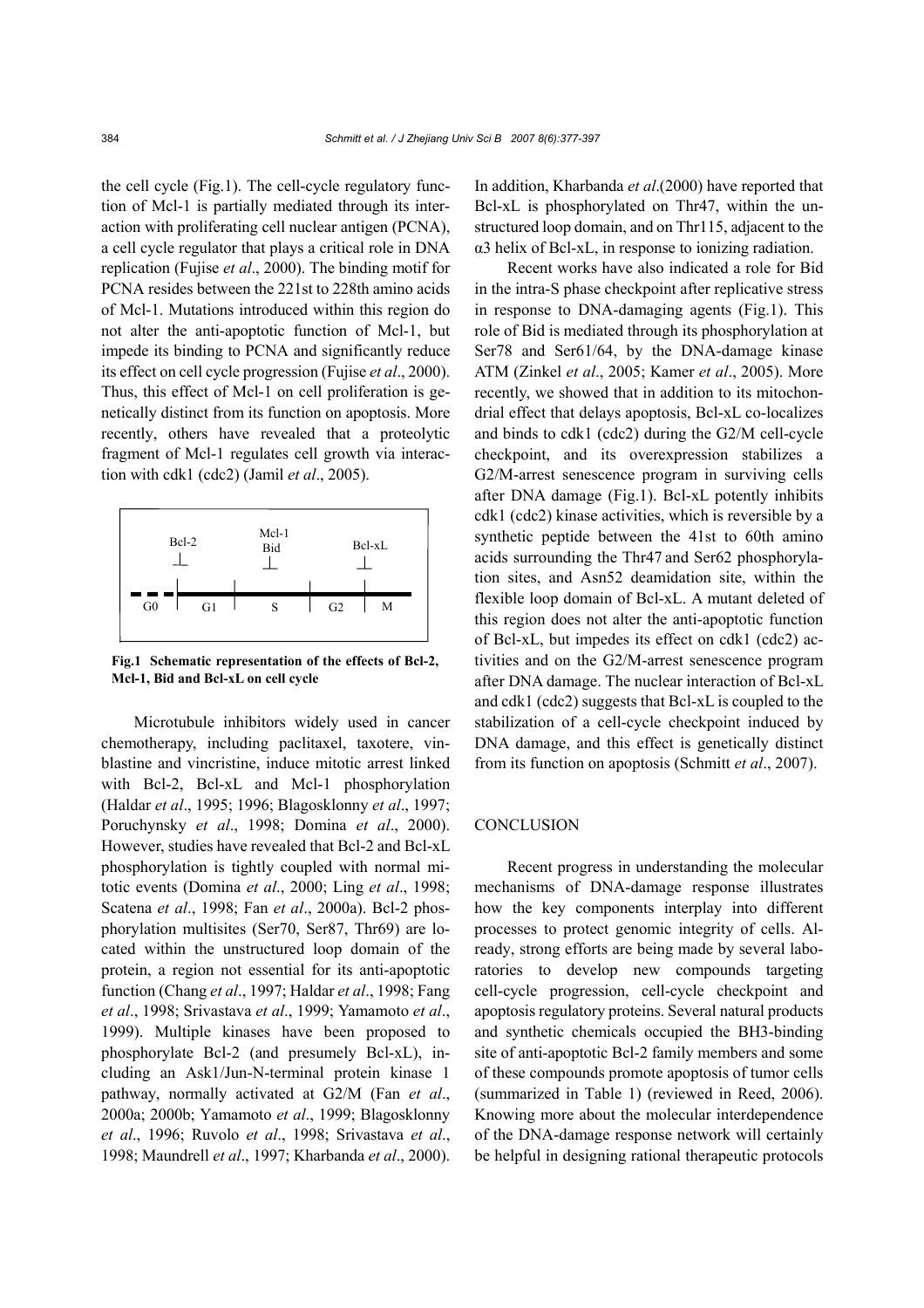with these new compounds in combination with traditional chemotherapy. Insights into the dynamic nature of these processes and the spatio-temporal orchestration of their regulation will suggest novel potential therapeutic strategies to prevent and treat cancer in the near future.

**Table 1 Natural compounds and synthetic chemicals targeting antiapoptotic Bcl-2 family members\***

| Compounds                | Organization                          | <b>Status</b> |
|--------------------------|---------------------------------------|---------------|
| Genasense<br>(antisense) | Genta, Inc.                           | Phase III     |
|                          |                                       |               |
| Gossypol                 | Ascenta (NCI-USA)                     | Phase I/II    |
| Polyphenol E             | Mayo Clinic (Mitsui Norin)            | Phase I       |
| $GX-15-070$              | Gemin X (Canada)                      | Phase I       |
| HA14-1 analogs           | Raylight Chemokine Pharm. Preclinical |               |
|                          | Inc.                                  |               |
| ABT-737                  | Abbott Laboratories                   | Preclinical   |
| Apogossypol              | Burnham Institute/NCI-USA Preclinical |               |
| $BH3I-1/-2$              | Havard University                     | Preclinical   |
| Antimycin A3             | University of Washington              | Preclinical   |
| Compound 6               | University of Michigan                | Preclinical   |
| Terphenyl                | Yale University                       | Preclinical   |
| derivative               |                                       |               |

 $*$  From (Reed, 2006)

# ACKNOWLEDGEMENT

The editorial work of Mr. Ovid Da Silva of the Research Support Office, CHUM, is much appreciated.

#### **References**

- Adams, J.M., Cory, S., 2001. Life-or-death decisions by the Bcl-2 protein family. *Trends Biochem. Sci.*, **26**(1):61-66. [doi:10.1016/S0968-0004(00)01740-0]
- Adams, J.M., Cory, S., 2007. The Bcl-2 apoptotic switch in cancer development and therapy. *Oncogene*, **26**(9): 1324-1337. [doi:10.1038/sj.onc.1210220]
- Agami, R., Blandino, G., Oren, M., Shaul, Y., 1999. Interaction of c-Abl and  $p73^{\alpha}$  and their collaboration to induce apoptosis. *Nature*, **399**(6738):809-813. [doi:10.1038/ 21697]
- Aguda, B.D., 1999. A quantitative analysis of the kinetics of the G(2) DNA damage checkpoint system. *Proc. Natl. Acad. Sci. (USA)*, **96**(20):11352-11357. [doi:10.1073/ pnas.96.20.11352]
- Antonsson, B., Conti, F., Ciavatta, A., Montessuit, S., Lewis, S., Martinou, I., Bernasconi, L., Bernard, A., Mermod, J.J., Mazzei, G., *et al*., 1997. Inhibition of Bax channel-forming activity by Bcl-2. *Science*, **277**(5324): 370-372. [doi:10.1126/science.277.5324.370]
- Antonsson, B., Montessuit, S., Lauper, S., Eskes, R., Martinou, J.C., 2000. Bax oligomerization is required for channel-forming activity in liposomes and to trigger cytochrome c release from mitochondria. *Biochem. J.*, **345**(2):271-278. [doi:10.1042/0264-6021:3450271]
- Bae, J., Leo, C.P., Hsu, S.Y., Hsueh, A.J., 2000. Mcl-1S, a splicing variant of the antiapoptotic Bcl-2 family member Mcl-1, encodes a proapoptotic protein possessing only the BH3 domain. *J. Biol. Chem.*, **275**(33):25255-25261. [doi:10.1074/jbc.M909826199]
- Bakkenist, C.J., Kastan, M.B., 2004. Initiating cellular stress responses. *Cell*, **118**(1):9-17. [doi:10.1016/j.cell.2004. 06.023]
- Bartkova, J., Rezaei, N., Liontos, M., Karakaidos, P., Kletsas, D., Issaeva, N., Vassiliou, L.V., Kolettas, E., Niforou, K., Zoumpourlis, V.C., *et al*., 2006. Oncogene-induced senescence is part of the tumorigenesis barrier imposed by DNA damage checkpoints. *Nature*, **444**(7119):633-637. [doi:10.1038/nature05268]
- Basañez, G., Nechushtan, A., Drozhinin, O., Chanturiya, A., Choe, E., Tutt, S., Wood, K.A., Hsu, Y., Zimmerberg, J., Youle, R.J., 1999. Bax, but not Bcl- $x_L$ , decreases the lifetime of planar phospholipid bilayer membranes at subnanomolar concentrations. *Proc. Natl. Acad. Sci. (USA)*, **96**(10):5492-5497. [doi:10.1073/pnas.96.10.5492]
- Bergamaschi, D., Gasco, M., Hiller, L., Sullivan, A., Syed, N., Trigiante, G., Yulug, I., Merlano, M., Numico, G., Comino, A., *et al*., 2003. p53 polymorphism influences response in cancer chemotherapy via modulation of p73-dependent apoptosis. *Cancer Cell*, **3**(4):387-402. [doi:10.1016/ S1535-6108(03)00079-5]
- Bernardi, P., Scorrano, L., Colonna, R., Petronilli, V., Di Lisa, F., 1999. Mitochondria and cell death. Mechanistic aspects and methodological issues. *Eur. J. Biochem.*, **264**(3):687-701. [doi:10.1046/j.1432-1327.1999.00725.x]
- Bertrand, R., Sarang, M., Jenkin, J., Kerrigan, D., Pommier, Y., 1991. Differential induction of secondary DNA fragmentation by topoisomerase II inhibitors in human tumor cell lines with amplified c-myc expression. *Cancer Res.*, **51**:6280-6285.
- Bertrand, R., Solary, E., Jenkins, J., Pommier, Y., 1993. Apoptosis and its modulation in human promyelocytic HL-60 cells treated with DNA topoisomerase I and II inhibitors. *Exp. Cell Res.*, **207**(2):388-397. [doi:10.1006/ excr.1993.1206]
- Bingle, C.D., Craig, R.W., Swales, B.M., Singleton, V., Zhou, P., Whyte, M.K., 2000. Exon skipping in Mcl-1 results in a bcl-2 homology domain 3 only gene product that promotes cell death. *J. Biol. Chem.*, **275**(29):22136-22146. [doi:10.1074/jbc.M909572199]
- Blagosklonny, M.V., Schulte, T., Nguyen, P., Trepel, J., Neckers, L.M., 1996. Taxol-induced apoptosis and phosphorylation of Bcl-2 protein involves c-Raf-1 and represents a novel c-Raf-1 signal transduction pathway. *Cancer Res.*, **56**:1851-1854.
- Blagosklonny, M.V., Giannakakou, P., el Deiry, W.S., Kingston, D.G., Higgs, P.I., Neckers, L., Fojo, T., 1997. Raf-1/Bcl-2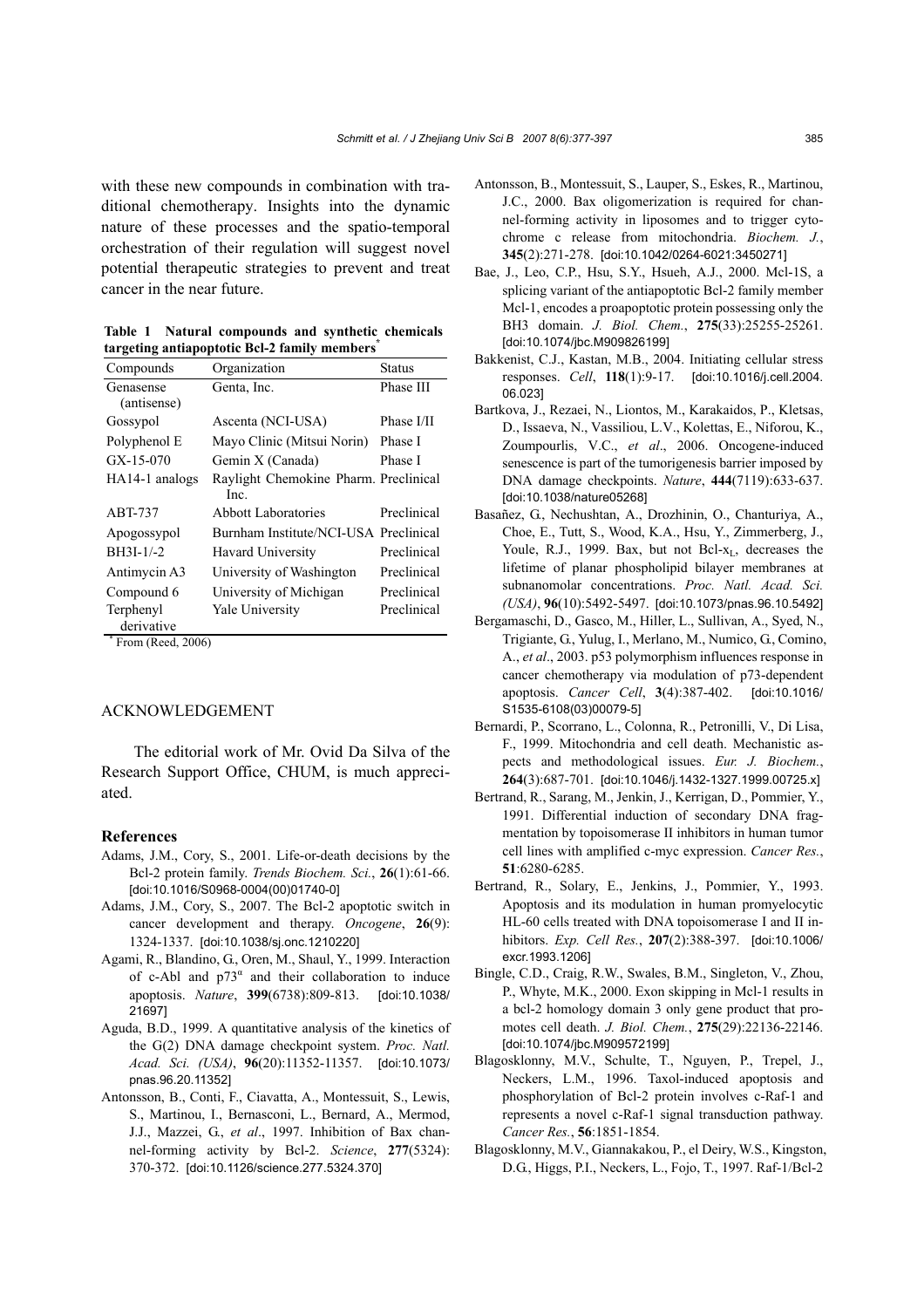phosphorylation: a step from microtubule damage to cell death. *Cancer Res.*, **57**:130-135.

- Boise, L.H., Gonzalez-Garcia, M., Postema, C.E., Ding, L., Lindsten, T., Turka, L.A., Mao, X., Nunez, G., Thompson, C.B., 1993. Bcl-x, a bcl-2-related gene that functions as a dominant regulator of apoptotic cell death. *Cell*, **74**(4): 597-608. [doi:10.1016/0092-8674(93)90508-N]
- Booher, R.N., Holman, P.S., Fattaey, A., 1997. Human Myt1 is a cell cycle-regulated kinase that inhibits Cdc2 but not Cdk2 activity. *J. Biol. Chem.*, **272**(35):22300-22306. [doi:10.1074/jbc.272.35.22300]
- Borgne, A., Meijer, L., 1996. Sequential dephosphorylation of p34*cdc2* on Thr-14 and Tyr-15 at the prophase/metaphase transition. *J. Biol. Chem.*, **271**(44):27847-27854. [doi:10. 1074/jbc.271.44.27847]
- Borner, C., 1996. Diminished cell proliferation associated with the death-protective activity of Bcl-2. *J. Biol. Chem.*, **271**:12695-12698.
- Borner, C., Martinou, I., Mattmann, C., Irmler, M., Schaerer, E., Martinou, J.C., Tschopp, J., 1994. The protein bcl-2 alpha does not require membrane attachment, but two conserved domains to suppress apoptosis. *J. Cell. Biol.*, **126**(4):1059-1068. [doi:10.1083/jcb.126.4.1059]
- Bossy-Wetzel, E., Newmeyer, D.D., Green, D.R., 1998. Mitochondrial cytochrome C release in apoptosis occurs upstream of DEVD-specific caspase activation and independently of mitochondrial transmembrane depolarization. *EMBO J.*, **17**(1):37-49. [doi:10.1093/emboj/ 17.1.37]
- Boyd, J., Malstrom, S., Subramanian, T., Venkatesh, L.K., Schaeper, U., Elangovan, B., D'Sa-Eipper, C., Chinnadurai, G., 1994. E1B 19 kDa and Bcl-2 proteins interact with a common set of cellular proteins. *Cell*, **79**(2):341-351. [doi:10.1016/0092-8674(94)90202-X]
- Boyd, J.M., Gallo, G.J., Elangovan, B., Houghton, A.B., Malstrom, S., Avery, B.J., Ebb, R.G., Subramanian, T., Chittenden, T., Lutz, R.J., *et al*., 1995. Bik, a novel death-inducing protein shares a distinct sequence motif with Bcl-2 family proteins and interacts with viral and cellular survival-promoting proteins. *Oncogene*, **11**:1921-1928.
- Brady, H.J.M., Gil-Gómez, G., Kirberg, J., Berns, A.J.M., 1996. Bax-a perturbs T cell development and affects cell cycle entry of T cells. *EMBO J.*, **15**:6991-7001.
- Brown, A.L., Lee, C.H., Schwarz, J.K., Mitiku, N., Piwnica-Worms, H., Chung, J.H., 1999. A human Cds1-related kinase that functions downstream of ATM protein in the cellular response to DNA damage. *Proc. Natl. Acad. Sci. (USA)*, **96**(7):3745-3750. [doi:10.1073/ pnas.96.7.3745]
- Bunz, F., Dutriaux, A., Lengauer, C., Waldman, T., Zhou, S., Brown, J.P., Sedivy, J.M., Kinzler, K.W., Vogelstein, B., 1998. Requirement for p53 and p21 to sustain G2 arrest after DNA damage. *Science*, **282**(5393):1497-1501. [doi:10.1126/science.282.5393.1497]
- Campisi, J., 2001. Cellular senescence as a tumor-suppressor mechanism. *Trends Cell Biol.*, **11**(11):S27-S31. [doi:10.

1016/S0962-8924(01)02151-1]

- Cazales, M., Schmitt, E., Montembault, E., Dozier, C., Prigent, C., Ducommun, B., 2005. CDC25B phosphorylation by Aurora-A occurs at the G2/M transition and is inhibited by DNA damage. *Cell Cycle*, **4**:1233-1238.
- Chang, B.S., Minn, A.J., Muchmore, S.W., Fesik, S.W., Thompson, C.B., 1997. Identification of a novel regulatory domain in Bcl-X(L) and Bcl-2. *EMBO J.*, **16**(5):968-977. [doi:10.1093/emboj/16.5.968]
- Chang, B.D., Broude, E.V., Dokmanovic, M., Zhu, H., Ruth, A., Xuan, Y., Kandel, E.S., Lausch, E., Christov, K., Roninson, I.B., 1999a. A senescence-like phenotype distinguishes tumor cells that undergo terminal proliferation arrest after exposure to anticancer agents. *Cancer Res.*, **59**:3761-3767.
- Chang, B.D., Xuan, Y., Broude, E.V., Zhu, H., Schott, B., Fang, J., Roninson, I.B., 1999b. Role of p53 and p21waf1/cip1 in senescence-like terminal proliferation arrest induced in human tumor cells by chemotherapeutic drugs. *Oncogene*, **18**(34):4808-4818. [doi:10.1038/sj.onc.1203078]
- Chao, D.T., Korsmeyer, S.J., 1998. Bcl-2 family: regulators of cell death. *Annu. Rev. Immunol.*, **16**(1):395-419. [doi:10. 1146/annurev.immunol.16.1.395]
- Chautan, M., Chazal, G., Cecconi, F., Gruss, P., Golstein, P., 1999. Interdigital cell death can occur through a necrotic and caspase-independent pathway. *Curr. Biol.*, **9**(17): 967-970. [doi:10.1016/S0960-9822(99)80425-4]
- Chen, G., Cizeau, J., Vande Velde, C., Park, J.H., Bozek, G., Bolton, J., Shi, L., Dubik, D., Greenberg, A., 1999. Nix and Nip3 form a subfamily of pro-apoptotic mitochondrial proteins. *J. Biol. Chem.*, **274**(1):7-10. [doi:10.1074/jbc.274.1.7]
- Chen, L., Willis, S.N., Wei, A., Smith, B.J., Fletcher, J.I., Hinds, M.G., Colman, P.M., Day, C.L., Adams, J.M., Huang, D.C., 2005. Differential targeting of prosurvival Bcl-2 proteins by their BH3-only ligands allows complementary apoptotic function. *Mol. Cell*, **17**(3):393-403. [doi:10.1016/j.molcel.2004.12.030]
- Chipuk, J.E., Kuwana, T., Bouchier-Hayes, L., Droin, N.M., Newmeyer, D.D., Schuler, M., Green, D.R., 2004. Direct activation of Bax by p53 mediates mitochondrial membrane permeabilization and apoptosis. *Science*, **303**(5660): 1010-1014. [doi:10.1126/science.1092734]
- Chipuk, J.E., Bouchier-Hayes, L., Kuwana, T., Newmeyer, D.D., Green, D.R., 2005. Puma couples the nuclear and cytoplasmic proapoptotic function of p53. *Science*, **309**(5741):1732-1735. [doi:10.1126/science.1114297]
- Chittenden, T., 2002. BH3 domains: intracellular death-ligands critical for initiating apoptosis. *Cancer Cell*, **2**(3):165-166. [doi:10.1016/S1535-6108(02)00128-9]
- Chittenden, T., Harrington, E.A., O'Connor, R., Flemington, C., Lutz, R.J., Evan, G.I., Guild, B.C., 1995a. Induction of apoptosis by the Bcl-2 homologue Bak. *Nature*, **374**(6524):733-736. [doi:10.1038/374733a0]
- Chittenden, T., Flemington, C., Houghton, A.B., Ebb, R.G., Gallo, G.J., Elangovan, B., Chinnadurai, G., Lutz, R.J., 1995b. A conserved domain in Bak, distinct from BH1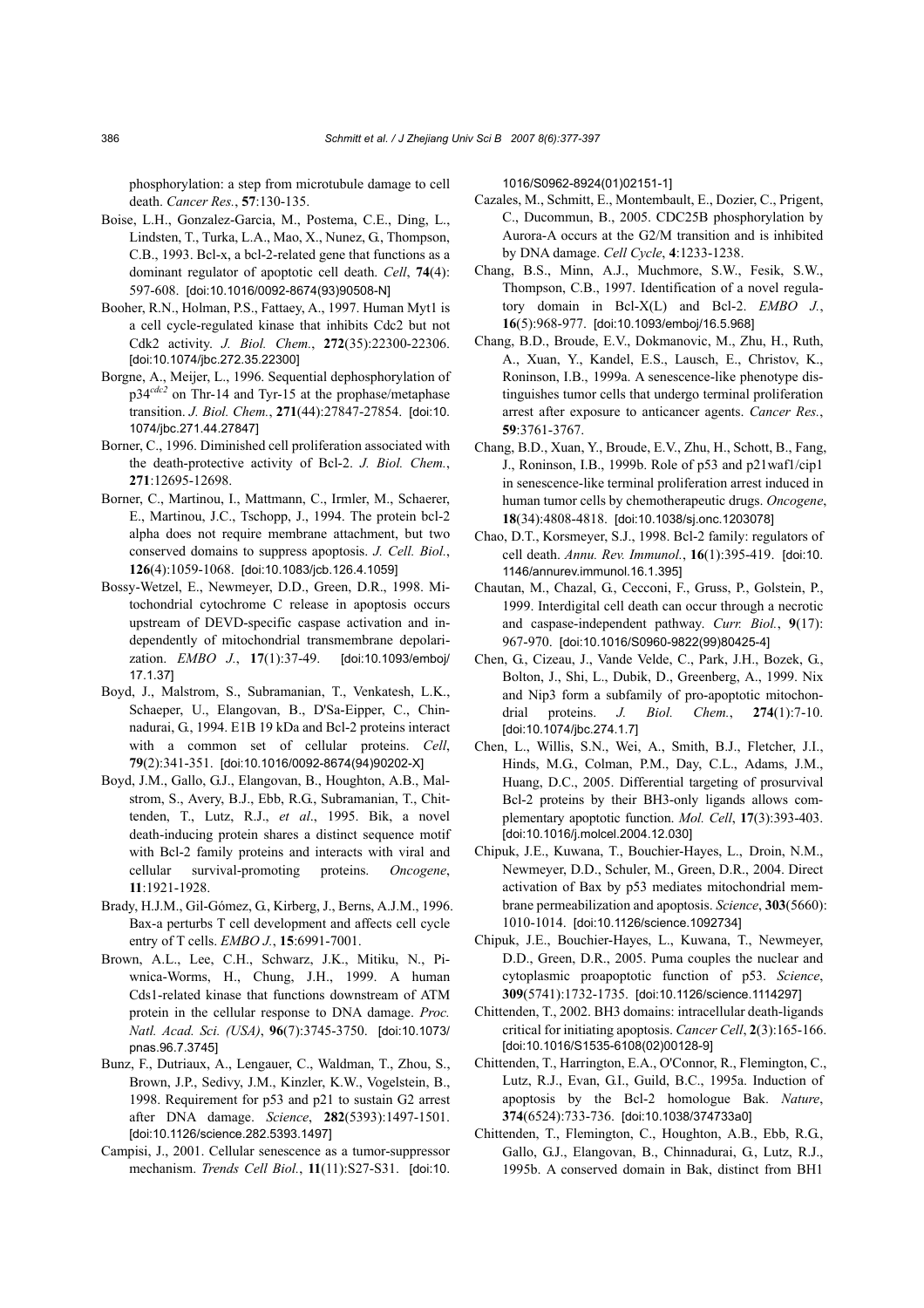and BH2, mediates cell death and protein binding functions. *EMBO J.*, **14**:5589-5596.

- Choi, S.S., Park, I.C., Yun, J.W., Sung, Y.C., Hong, S.I., Shin, H.S., 1995. A novel Bcl-2 related gene, Bfl-1, is overexpressed in stomach cancer and preferentially expressed in bone marrow. *Oncogene*, **11**:1693-1698.
- Chou, J.J., Li, H., Salvesen, G.S., Yuan, J., Wagner, G., 1999. Solution structure of BID, an intracellular amplifier of apoptotic signaling. *Cell*, **96**(5):615-624. [doi:10.1016/ S0092-8674(00)80572-3]
- Chu, Z.L., McKinsey, T.A., Liu, L., Gentry, J.J., Malim, M.H., Ballard, D.W., 1997. Suppression of tumor necrosis factor-induced cell death by inhibitor of apoptosis C-Iap2 is under NF-kappa-B control. *Proc. Natl. Acad. Sci. (USA)*, **94**(19):10057-10062. [doi:10.1073/pnas.94.19.10057]
- Cleary, M.L., Smith, S.D., Sklar, J., 1986. Cloning and structural analysis of cDNAs for *bcl*-2 and a hybrid *bcl*-2/immunoglobulin transcript resulting from the t(14;18) translocation. *Cell*, **47**(1):19-28. [doi:10.1016/ 0092-8674(86)90362-4]
- Cliby, W.A., Lewis, K.A., Lilly, K.K., Kaufmann, S.H., 2002. S phase and G2 arrests induced by topoisomerase I poisons are dependent on ATR kinase function. *J. Biol. Chem.*, **277**(2):1599-1606. [doi:10.1074/jbc.M106287200]
- Cory, S., Adams, J.M., 2002. The bcl2 family: regulators of the cellular life-or-death switch. *Nat. Rev. Cancer*, **2**(9): 647-656. [doi:10.1038/nrc883]
- Costanzo, A., Merlo, P., Pediconi, N., Fulco, M., Sartorelli, V., Cole, P.A., Fontemaggi, G., Fanciulli, M., Schiltz, L., Blandino, G., Balsano, C., Levrero, M., 2002. DNA damage-dependent acetylation of p73 dictates the selective activation of apoptotic target genes. *Mol. Cell*, **9**(1):175-186. [doi:10.1016/S1097-2765(02)00431-8]
- Crompton, M., 1999. The mitochondrial permeability transition pore and its role in cell death. *Biochem. J.*, **341**(2):233-249. [doi:10.1042/0264-6021:3410233]
- d'Adda di Fagagna, F., Reaper, P.M., Clay-Farrace, L., Fiegler, H., Carr, P., von Zglinicki, T., Saretzki, G., Carter, N.P., Jackson, S.P., 2003. A DNA damage checkpoint response in telomere-initiated senescence. *Nature*, **426**(6963): 194-198. [doi:10.1038/nature02118]
- Das, R., Reddy, E.P., Chatterjee, D., Andrews, D.W., 1996. Identification of a novel Bcl-2 related gene, Brag-1, in human glioma. *Oncogene*, **12**:947-951.
- Desagher, S., Martinou, J.C., 2000. Mitochondria as the central control point of apoptosis. *Trends Cell Biol.*, **10**(9): 369-377. [doi:10.1016/S0962-8924(00)01803-1]
- Di Leonardo, A., Linke, S.P., Clarkin, K., Wahl, G.M., 1994. DNA damage triggers a prolonged p53-dependent G1 arrest and long-term induction of Cip1 in normal human fibroblasts. *Genes. Dev.*, **8**:2540-2551.
- Di Micco, R., Fumagalli, M., Cicalese, A., Piccinin, S., Gasparini, P., Luise, C., Schurra, C., Garre, M., Nuciforo, P.G., Bensimon, A., *et al*., 2006. Oncogene-induced senescence is a DNA damage response triggered by DNA hyper-replication. *Nature*, **444**(7119):638-642. [doi:10. 1038/nature05327]
- Diaz, J.L., Oltersdorf, T., Horne, W., McConnell, M., Wilson, G., Weeks, S., Garcia, T., Fritz, L.C., 1997. A common binding site mediates heterodimerization and homodimerization of Bcl-2 family members. *J. Biol. Chem.*, **272**(17):11350-11355. [doi:10.1074/jbc.272.17. 11350]
- Domen, J., Cheshier, S.H., Weissman, I.L., 2000. The role of apoptosis in the regulation of hematopoietic stem cells. Overexpression of bcl-2 increases both their number and repopulation potential. *J. Exp. Med.*, **191**(2):253-264. [doi:10.1084/jem.191.2.253]
- Domina, A.M., Smith, J.H., Craig, R.W., 2000. Myeloid cell leukemia 1 is phosphorylated through two distinct pathways, one associated with extracellular signal-regulated kinase activation and the other with G2/M accumulation or protein phosphatase 1/2A inhibition. *J. Biol. Chem.*, **275**(28):21688-21694. [doi:10.1074/jbc.M000915200]
- Draetta, G., Beach, D., 1988. Activation of cdc2 protein kinase during mitosis in human cells: cell cycle-dependent phosphorylation and subunit rearrangement. *Cell*, **54**(1): 17-26. [doi:10.1016/0092-8674(88)90175-4]
- Draetta, G., Luca, F., Westendorf, J., Brizuela, L., Ruderman, J., Beach, D., 1989. Cdc2 protein kinase is complexed with both cyclin A and B: evidence for proteolytic inactivation of MPF. *Cell*, **56**(5):829-838. [doi:10.1016/0092-8674(89) 90687-9]
- Droin, N., Dubrez, L., Eymin, B., Renvoize, C., Breard, J., Dimanche-Boitrel, M.T., Solary, E., 1998. Upregulation of Casp genes in human tumor cells undergoing etoposide-induced apoptosis. *Oncogene*, **16**(22):2885-2894. [doi:10.1038/sj.onc.1201821]
- Du, C., Fang, M., Li, Y., Li, L., Wang, X., 2000. Smac, a mitochondrial protein that promotes cytochrome c-dependent caspase activation by eliminating IAP inhibition. *Cell*, **102**(1):33-42. [doi:10.1016/S0092-8674 (00)00008-8]
- Dubrez, L., Goldwasser, F., Genne, P., Pommier, Y., Solary, E., 1995. The role of cell cycle regulation and apoptosis triggering in determining the sensitivity of leukemic cells to topoisomerase I and II inhibitors. *Leukemia*, **9**: 1013-1024.
- Dubrez, L., Savoy, I., Hamman, A., Solary, E., 1996. Pivotal role of a DEVD-sensitive step in etoposide-induced and Fas-mediated apoptotic pathways. *EMBO J.*, **15**: 5504-5512.
- Ducommun, B., Brambilla, P., Felix, M.A., Franza, B.R.Jr, Karsenti, E., Draetta, G., 1991. Cdc2 phosphorylation is required for its interaction with cyclin. *EMBO J.*, **10**:3311-3319.
- Dumont, P., Leu, J.I., Della Pietra, A.C., George, D.L., Murphy, M., 2003. The codon 72 polymorphic variants of p53 have markedly different apoptotic potential. *Nat. Genet.*, **33**(3):357-365. [doi:10.1038/ng1093]
- Epand, R.F., Martinou, J.C., Fornallaz-Mulhauser, M., Hughes, D.W., Epand, R.M., 2002. The apoptotic protein tBid promotes leakage by altering membrane curvature. *J. Biol. Chem.*, **277**(36):32632-32639. [doi:10.1074/jbc.M202396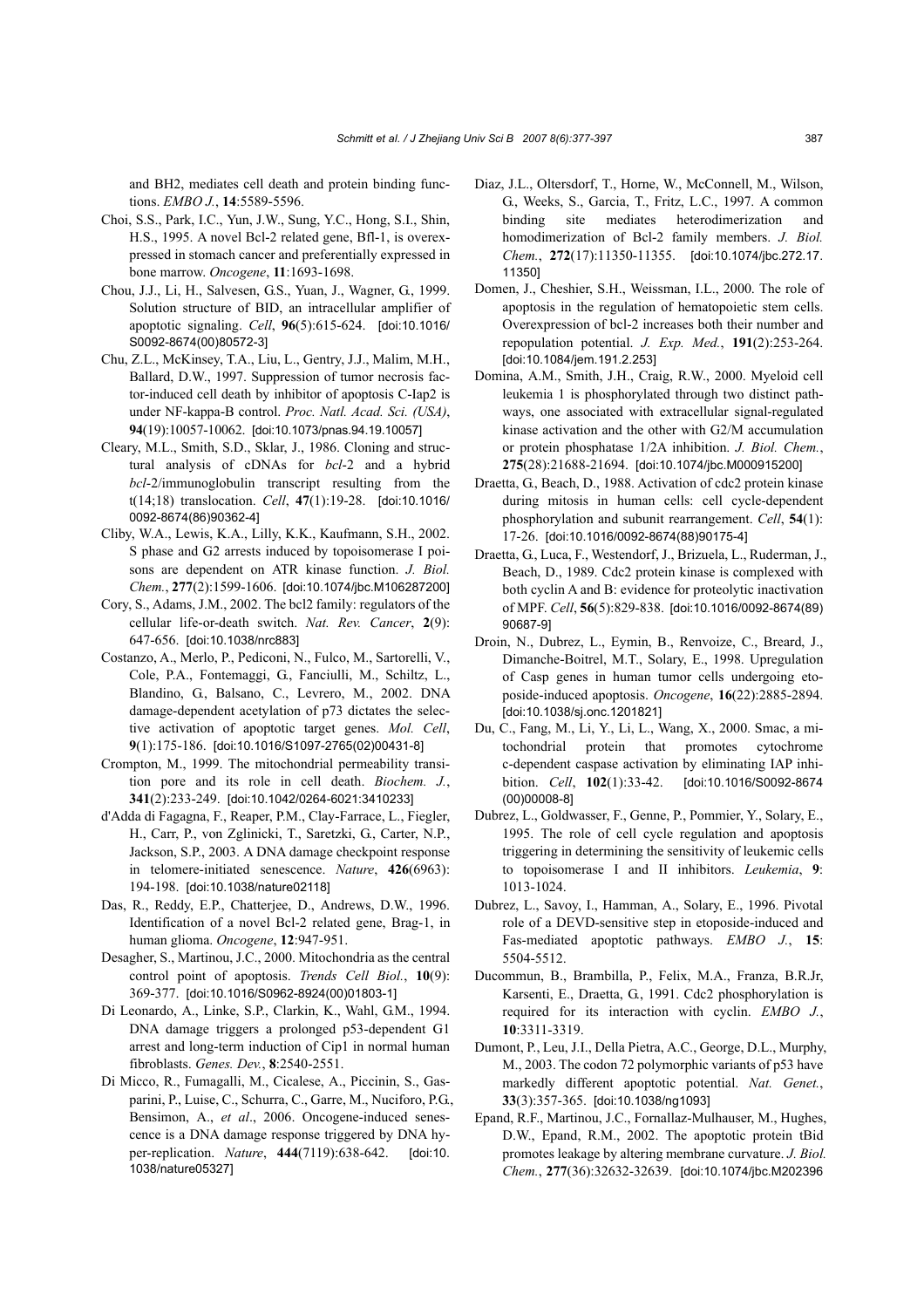200]

- Falck, J., Mailand, N., Syljuasen, R.G., Bartek, J., Lukas, J., 2001. The ATM-Chk2-Cdc25A checkpoint pathway guards against radioresistant DNA synthesis. *Nature*, **410**(6830):842-847. [doi:10.1038/35071124]
- Fan, M., Du, C., Stone, A.A., Gilbert, K.M., Chambers, T.C., 2000a. Modulation of mitogen-activated protein kinases and phosphorylation of Bcl-2 by vinblastine represent persistent forms of normal fluctuations at G2-M. *Cancer Res.*, **60**:6403-6407.
- Fan, M., Goodwin, M., Vu, T., Brantley-Finley, C., Gaarde, W.A., Chambers, T.C., 2000b. Vinblastine-induced phosphorylation of Bcl-2 and Bcl-XL is mediated by JNK and occurs in parallel with inactivation of the Raf-1/MEK/ERK cascade. *J. Biol. Chem.*, **275**(39): 29980-29985. [doi:10.1074/jbc.M003776200]
- Fang, G.F., Chang, B.S., Kim, C.N., Perkins, C., Thompson, C.B., Bhalla, K.N., 1998. Loop domain is necessary for taxol-induced mobility shift and phosphorylation of Bcl-2 as well as for inhibiting taxol-induced cytosolic accumulation of cytochrome c and apoptosis. *Cancer Res.*, **58**:3202-3208.
- Farrow, S.N., White, J.H., Martinou, I., Raven, T., Pun, K.T., Grinham, C.J., Martinou, J.C., Brown, R., 1995. Cloning of a bcl-2 homologue by interaction with adenovirus E1B 19K. *Nature*, **374**(6524):731-733. [doi:10.1038/374731a0]
- Flatten, K., Dai, N.T., Vroman, B.T., Loegering, D., Erlichman, C., Karnitz, L.M., Kaufmann, S.H., 2005. The role of checkpoint kinase 1 in sensitivity to topoisomerase I poisons. *J. Biol. Chem.*, **280**(14):14349-14355. [doi:10. 1074/jbc.M411890200]
- Flores, E.R., Tsai, K.Y., Crowley, D., Sengupta, S., Yang, A., McKeon, F., Jacks, T., 2002. p63 and p73 are required for p53-dependent apoptosis in response to DNA damage. *Nature*, **416**(6880):560-564. [doi:10.1038/416560a]
- Fontemaggi, G., Kela, I., Amariglio, N., Rechavi, G., Krishnamurthy, J., Strano, S., Sacchi, A., Givol, D., Blandino, G., 2002. Identification of direct p73 target genes combining DNA microarray and chromatin immunoprecipitation analyses. *J. Biol. Chem.*, **277**(45):43359-43368. [doi:10.1074/jbc.M205573200]
- Foo, S.Y., Nolan, G.P., 1999. NF-kappaB to the rescue: RELs, apoptosis and cellular transformation. *Trends Genet.*, **15**(6):229-235. [doi:10.1016/S0168-9525(99)01719-9]
- Freebern, W.J., Smith, J.L., Chaudhry, S.S., Haggerty, C.M., Gardner, K., 2003. Novel cell-specific and dominant negative anti-apoptotic roles of p73 in transformed leukemia cells. *J. Biol. Chem.*, **278**(4):2249-2255. [doi:10.1074/jbc.M208517200]
- Fujise, K., Zhang, D., Liu, J., Yeh, E.T., 2000. Regulation of apoptosis and cell cycle progression by MCL1. Differential role of proliferating cell nuclear antigen. *J. Biol. Chem.*, **275**(50):39458-39465. [doi:10.1074/jbc.M006626200]
- Furnari, B., Rhind, N., Russell, P., 1997. Cdc25 mitotic inducer targeted by Chk1 DNA damage checkpoint kinase. *Science*, **277**(5331):1495-1497. [doi:10.1126/science.277. 5331.1495]
- Furnari, B., Blasina, A., Boddy, M.N., McGowan, C.H., Russell, P., 1999. Cdc25 inhibited in vivo and in vitro by checkpoint kinases Cds1 and Chk1. *Mol. Biol. Cell*, **10**:833-845.
- Gibson, L., Holmgreen, S.P., Huang, D.C.S., Bernard, O., Copeland, N.G., Jenkins, N.A., Sutherland, G.R., Baker, E., Adams, J.M., Cory, S., 1996. Bcl-W, a novel member of the Bcl-2 family, promotes cell survival. *Oncogene*, **13**:665-675.
- Gillardon, F., Moll, I., Meyer, M., Michaelidis, T.M., 1999. Alterations in cell death and cell cycle progression in the UV-irradiated epidermis of bcl-2-deficient mice. *Cell Death Differ.*, **6**(1):55-60. [doi:10.1038/sj.cdd.4400455]
- Gong, J.G., Costanzo, A., Yang, H.Q., Melino, G., Kaelin, W.G.Jr, Levrero, M., Wang, J.Y., 1999. The tyrosine kinase c-Abl regulates p73 in apoptotic response to cisplatin-induced DNA damage. *Nature*, **399**(6738): 806-809. [doi:10.1038/21690]
- Gottlieb, T.M., Oren, M., 1998. p53 and apoptosis. *Semin. Cancer Biol.*, **8**(5):359-368. [doi:10.1006/scbi.1998.0098]
- Gottlieb, R.A., Nordberg, J., Skowronski, E., Babior, B.M., 1996. Apoptosis induced in Jurkat cells by several agents is preceded by intracellular acidification. *Proc. Natl. Acad. Sci. (USA)*, **93**(2):654-658. [doi:10.1073/pnas.93.2.654]
- Gross, A., Jockel, J., Wei, M.C., Korsmeyer, S.J., 1998. Enforced dimerization of Bax results in its translocation, mitochondrial dysfunction and apoptosis. *EMBO J.*, **17**(14):3878-3885. [doi:10.1093/emboj/17.14.3878]
- Grumont, R.J., Rourke, I.J., O'Reilly, L.A., Strasser, A., Miyake, K., Sha, W., Gerondakis, S., 1998. B lymphocytes differentially use the Rel and nuclear factor kappa-B1 (NF-kappa-B1) transcription factors to regulate cell cycle progression and apoptosis in quiescent and mitogen-activated cells. *J. Exp. Med.*, **187**(5):663-674. [doi:10.1084/jem.187.5.663]
- Guney, I., Sedivy, J.M., 2006. Cellular senescence, epigenetic switches and c-Myc. *Cell Cycle*, **5**:2319-2323.
- Guo, B., Godzik, A., Reed, J.C., 2001. Bcl-G, a novel pro-apoptotic member of the bcl-2 family. *J. Biol. Chem.*, **276**(4):2780-2785. [doi:10.1074/jbc.M005889200]
- Gupta, M., Fan, S.J., Zhan, Q.M., Kohn, K.W., O'Connor, P.M., Pommier, Y., 1997. Inactivation of p53 increases the cytotoxicity of camptothecin in human colon HCT116 and breast MCF-7 cancer cells. *Clin. Cancer Res.*, **3**:1653-1660.
- Haldar, S., Jena, N., Croce, C.M., 1995. Inactivation of Bcl-2 by phosphorylation. *Proc. Natl. Acad. Sci. (USA)*, **92**(10): 4507-4511. [doi:10.1073/pnas.92.10.4507]
- Haldar, S., Chintapalli, J., Croce, C.M., 1996. Taxol induces Bcl-2 phosphorylation and death of prostate cancer cells. *Cancer Res.*, **56**:1253-1255.
- Haldar, S., Basu, A., Croce, C.M., 1998. Serine-70 is one of the critical sites for drug-induced Bcl2 phosphorylation in cancer cells. *Cancer Res.*, **58**:1609-1615.
- Han, J., Sabbatini, P., White, E., 1996. Induction of apoptosis by human Nbk/Bik, a BH3-containing protein that interacts with E1b 19k. *Mol. Cell Biol.*, **16**:5857-5864.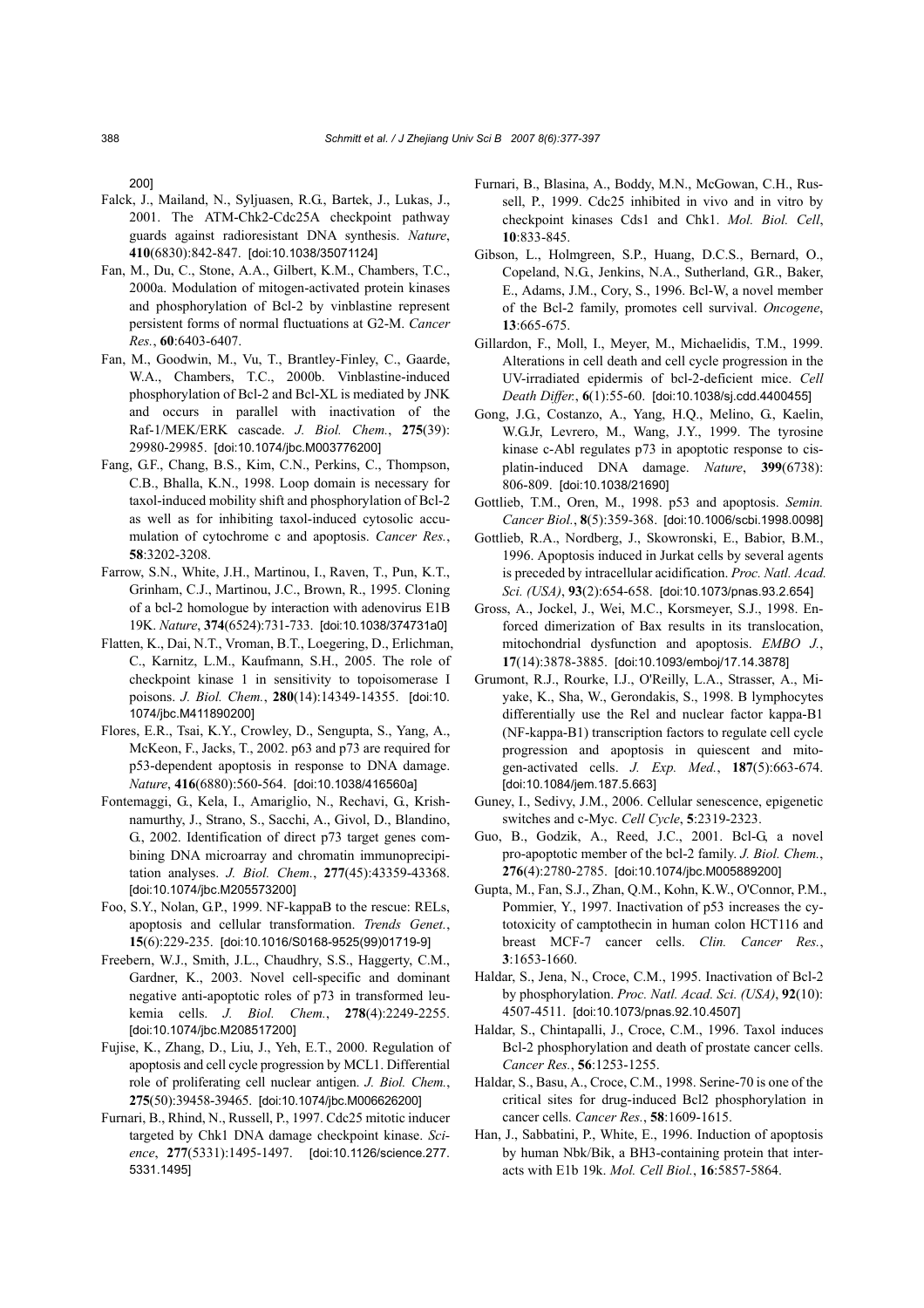- Han, J., Flemington, C., Houghton, A.B., Gu, Z., Zambetti, G.P., Lutz, R.J., Zhu, L., Chittenden, T., 2001. Expression of Bbc3, a pro-apoptotic BH3-only gene, is regulated by diverse cell death and survival signals. *Proc. Natl. Acad. Sci. (USA)*, **98**(20):11318-11323. [doi:10.1073/pnas. 201208798]
- Han, Z., Wei, W., Dunaway, S., Darnowski, J.W., Calabresi, P., Sedivy, J., Hendrickson, E.A., Balan, K.V., Pantazis, P., Wyche, J.H., 2002. Role of p21 in apoptosis and senescence of human colon cancer cells treated with camptothecin. *J. Biol. Chem.*, **277**(19):17154-17160. [doi:10.1074/ jbc.M112401200]
- Harris, M.H., Thompson, C.B., 2000. The role of the Bcl-2 family in the regulation of outer mitochondrial membrane permeability. *Cell Death Differ.*, **7**(12):1182-1191. [doi:10.1038/sj.cdd.4400781]
- Hegde, R., Srinivasula, S.M., Ahmad, M., Fernandes-Alnemri, T., Alnemri, E.S., 1998. Blk, a BH3-containing mouse protein that interacts with Bcl-2 and Bcl-xL, is a potent death agonist. *J. Biol. Chem.*, **273**(14):7783-7786. [doi:10.1074/jbc.273.14.7783]
- Hemann, M.T., Narita, M., 2007. Oncogenes and senescence: breaking down in the fast line. *Genes Dev.*, **21**(1):1-5. [doi:10.1101/gad.1514207]
- Herbig, U., Jobling, W.A., Chen, B.P., Chen, D.J., Sedrivy, J.M., 2004. Telomere shortening triggers senescence of human cells through a pathway involving ATM, p53, and p21(Cip1), but not p16(INK4a). *Mol. Cell*, **14**(4):501-513. [doi:10.1016/S1097-2765(04)00256-4]
- Hermeking, H., Lengauer, C., Polyak, K., He, T., Zhang, L., Thiagalingam, S., 1997. 14-3-3 sigma is a p53-regulated inhibitor of G2/M progression. *Mol. Cell*, **1**(1):3-11. [doi:10.1016/S1097-2765(00)80002-7]
- Hershko, T., Ginsberg, D., 2004. Up-regulation of Bcl-2 homology 3 (BH3)-only proteins by E2F1 mediates apoptosis. *J. Biol. Chem.*, **279**(10):8627-8634. [doi:10.1074/ jbc.M312866200]
- Hirota, T., Kunitoku, N., Sasayama, T., Marumoto, T., Zhang, D., Nitta, M., Hatakeyama, K., Saya, H., 2003. Aurora-A and an interacting activator, the LIM protein Ajuba, are required for mitotic commitment in human cells. *Cell*, **114**(5):585-598. [doi:10.1016/S0092-8674(03)00642-1]
- Hockenbery, D., Nunez, G., Milliman, C., Schreiber, R.D., Korsmeyer, S.J., 1990. Bcl-2 is an inner mitochondrial membrane protein that blocks programmed cell death. *Nature*, **348**(6299):334-336. [doi:10.1038/348334a0]
- Hockenbery, D.M., Oltvai, Z.N., Yin, X.M., Milliman, C.L., Korsmeyer, S.J., 1993. Bcl-2 functions in an antioxidant pathway to prevent apoptosis. *Cell*, **75**(2):241-251. [doi:10.1016/0092-8674(93)80066-N]
- Hofmann, K., Bucher, P., Kajava, A.V., 1998. A model of Cdc25 phosphatase catalytic domain and Cdk-interaction surface based on the presence of a rhodanese homology domain. *J. Mol. Biol.*, **282**(1):195-208. [doi:10.1006/ jmbi.1998.1998]
- Holliday, R., Tarrant, G.M., 1972. Altered enzymes in ageing human fibroblasts. *Nature*, **238**(5358):26-30. [doi:10.1038/

238026a0]

- Holmberg, C., Helin, K., Sehested, M., Karlstrom, O., 1998. E2F-1-induced p53-independent apoptosis in transgenic mice. *Oncogene*, **17**(2):143-155. [doi:10.1038/sj.onc. 1201915]
- Hsu, S.Y., Kaipia, A., McGee, E., Lomeli, M., Hsueh, A.J.W., 1997a. Bok is a pro-apoptotic Bcl-2 protein with restricted expression in reproductive tissues and heterodimerizes with selective anti-apoptotic Bcl-2 family members. *Proc. Natl. Acad. Sci. (USA)*, **94**(23): 12401-12406. [doi:10.1073/pnas.94.23.12401]
- Hsu, Y.T., Wolter, K.G., Youle, R.J., 1997b. Cytosol-to-membrane redistribution of Bax and Bcl-X-L during apoptosis. *Proc. Natl. Acad. Sci. (USA)*, **94**(8): 3668-3672. [doi:10.1073/pnas.94.8.3668]
- Hsu, S.Y., Lin, P., Hsueh, A.J.W., 1998. Bod (Bcl-2-related ovarian death gene) is an ovarian BH3 domain-containing proapoptotic Bcl-2 protein capable of dimerization with diverse antiapoptotic Bcl-2 members. *Mol. Endocrinol.*, **12**(9):1432-1440. [doi:10.1210/me.12.9.1432]
- Huang, D.C.S., Oreilly, L.A., Strasser, A., Cory, S., 1997. The anti-apoptosis function of Bcl-2 can be genetically separated from its inhibitory effect on cell cycle entry. *EMBO J.*, **16**(15):4628-4638. [doi:10.1093/emboj/16.15.4628]
- Hunt, K.K., Deng, J., Liu, T.J., Wilson-Heiner, M., Swisher, S.G., Clayman, G., Hung, M.C., 1997. Adenovirus-mediated overexpression of the transcription factor E2F-1 induces apoptosis in human breast and ovarian carcinoma cell lines and does not require p53. *Cancer Res.*, **57**:4722-4726.
- Hunter, T., Pines, J., 1994. Cyclins and cancer. 2: Cyclin D and CDK inhibitors come of age. *Cell*, **79**(4):573-582. [doi:10.1016/0092-8674(94)90543-6]
- Imaizumi, K., Morihara, T., Mori, Y., Katayama, T., Tsuda, M., Furuyama, T., Wanaka, A., Takeda, M., Tohyama, M., 1999. The cell death-promoting gene DP5, which interacts with the BCL2 family, is induced during neuronal apoptosis following exposure to amyloid beta protein. *J. Biol. Chem.*, **274**(12):7975-7981. [doi:10.1074/jbc.274.12. 7975]
- Innocente, S.A., Abrahamson, J.L., Cogswell, J.P., Lee, J.M., 1999. p53 regulates a G2 checkpoint through cyclin B1. *Proc. Natl. Acad. Sci. (USA)*, **96**(5):2147-2152. [doi:10. 1073/pnas.96.5.2147]
- Inohara, N., Ding, L.Y., Chen, S., Nunez, G., 1997. Harakiri, a novel regulator of cell death, encodes a protein that activates apoptosis and interacts selectively with survival-promoting proteins Bcl-2 and Bcl-X-L. *EMBO J.*, **16**(7):1686-1694. [doi:10.1093/emboj/16.7.1686]
- Inohara, N., Gourley, T.S., Carrio, R., Muniz, M., Merino, J., Garcia, I., Koseki, T., Hu, Y., Chen, S., Nunez, G., 1998a. Diva, a Bcl-2 homologue that binds directly to Apaf-1 and induces BH3-independent cell death. *J. Biol. Chem.*, **273**(49):32479-32486. [doi:10.1074/jbc.273.49.32479]
- Inohara, N., Ekhterae, D., Garcia, I., Carrio, R., Merino, J., Merry, A., Chen, S., Núñez, G., 1998b. Mtd, a novel Bcl-2 family member activates apoptosis in the absence of het-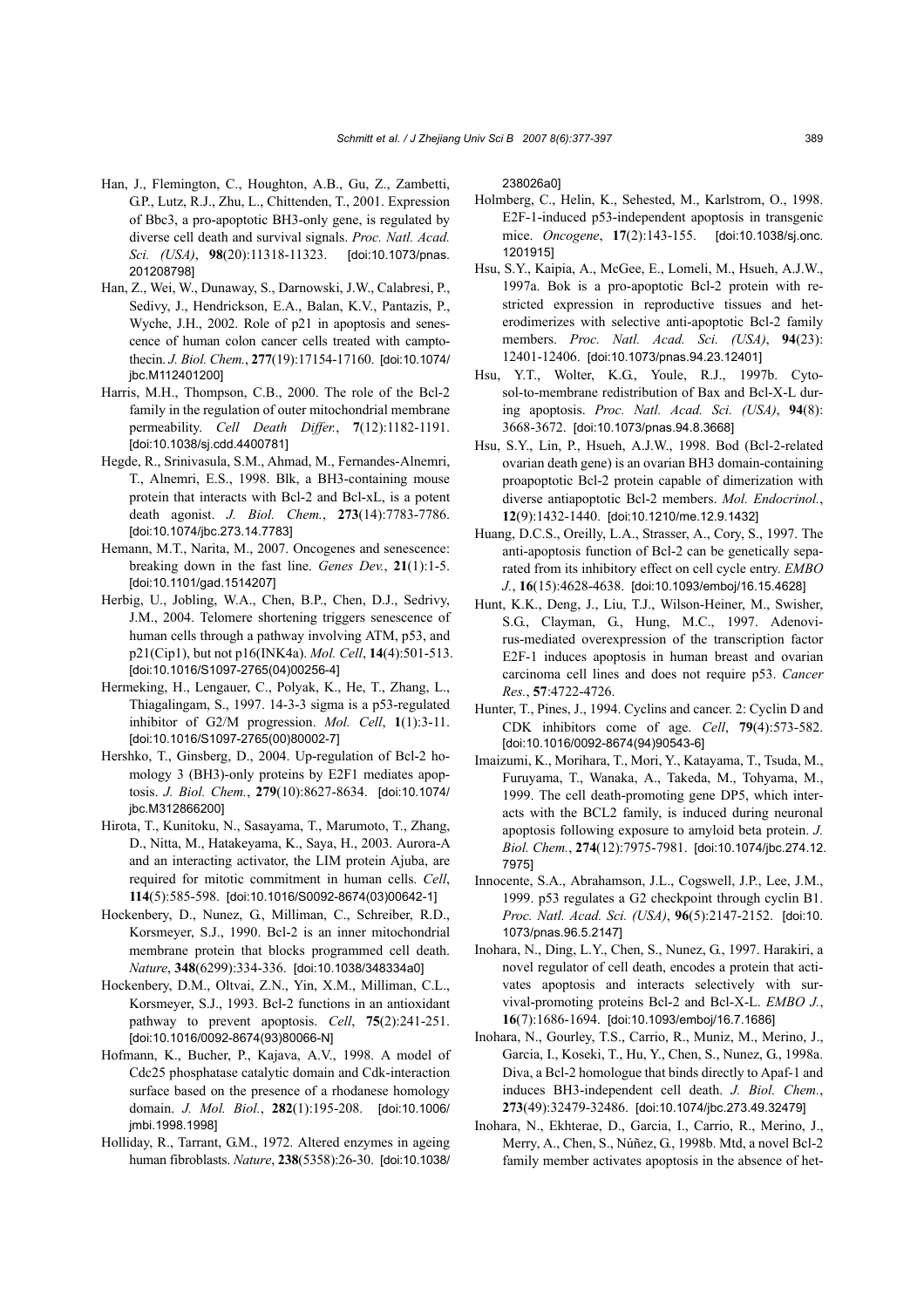erodimerization with Bcl-2 and Bcl-X-L. *J. Biol. Chem.*, **273**(15):8705-8710. [doi:10.1074/jbc.273.15.8705]

- Jacks, T., 1996. Tumor suppressor gene mutations in mice. *Ann. Rev. Genet.*, **30**(1):603-636. [doi:10.1146/annurev.genet. 30.1.603]
- Jackson, J.P., Lindroth, A.M., Cao, X., Jacobsen, S.E., 2002. Control of CpNpG DNA methylation by the KRYP-TONITE histone H3 methyltransferase. *Nature*, **416**(6880):556-560. [doi:10.1038/nature731]
- Jamil, S., Sobouti, R., Hojabrpour, P., Raj, M., Kast, J., Duronio, V., 2005. A proteolytic fragment of Mcl-1 exhibits nuclear localization and regulates cell growth via interaction with Cdk1. *Biochem. J.*, **387**(3):659-667. [doi:10. 1042/BJ20041596]
- Johnstone, R.W., Ruefli, A.A., Lowe, S.W., 2002. Apoptosis. A link between cancer genetics and chemotherapy. *Cell*, **108**(2):153-164. [doi:10.1016/S0092-8674(02)00625-6]
- Jost, C.A., Marin, M.C., Kaelin, W.G., 1997. p73 is a human p53-related protein that can induce apoptosis. *Nature*, **389**(6647):191-194. [doi:10.1038/38298]
- Kamer, I., Sarig, R., Zaltsman, Y., Niv, H., Oberkovitz, G., Regev, L., Haimovich, G., Lerenthal, Y., Marcellus, R., Gross, A., 2005. Proapoptotic Bid is an ATM effector in the DNA-damage response. *Cell*, **122**(4):593-603. [doi:10.1016/j.cell.2005.06.014]
- Kane, D.J., Sarafian, T.A., Anton, R., Hahn, H., Gralla, E.B., Valentine, J.S., Ord, T., Bredesen, D.E., 1993. Bcl-2 inhibition of neural death: decreased generation of reactive oxygen species. *Science*, **262**(5137):1274-1277. [doi:10.1126/science.8235659]
- Kang, Y.K., Koo, D.B., Park, J.S., Choi, Y.H., Lee, K.K., Han, Y.M., 2001. Differential inheritance modes of DNA methylation between euchromatic and heterochromatic DNA sequences in ageing fetal bovine fibroblasts. *FEBS Lett.*, **498**(1):1-5. [doi:10.1016/S0014-5793(01)02472-3]
- Kastan, M.B., Canman, C.E., Leonard, C.J., 1995. p53, cell cycle control and apoptosis: implications for cancer. *Cancer Metast. Rev.*, **14**(1):3-15. [doi:10.1007/BF0069 0207]
- Kataoka, T., Holler, N., Micheau, O., Martinon, F., Tinel, A., Hofmann, K., Tschopp, J., 2001. Bcl-rambo, a novel Bcl-2 homologue that induces apoptosis via its unique C-terminal extension. *J. Biol. Chem.*, **276**(22): 19548-19554. [doi:10.1074/jbc.M010520200]
- Kaufmann, S.H., 1989. Induction of endonucleolytic DNA cleavage in human acute myelogenous leukemia cells by etoposide, camptothecin, and other cytotoxic anticancer drugs: a cautionary note. *Cancer Res.*, **49**:5870-5878.
- Kaufmann, S.H., 1998. Cell death induced by topoisomerase-targeted drugs: more questions than answers. *Biochim. Biophys. Acta*, **1400**:195-211.
- Kaufmann, W.K., Paules, R.S., 1996. DNA damage and cell cycle checkpoints. *FASEB J.*, **10**:238-247.
- Kaufmann, S.H., Earnshaw, W.C., 2000. Induction of apoptosis by cancer chemotherapy. *Exp. Cell Res.*, **256**(1):42-49. [doi:10.1006/excr.2000.4838]
- Ke, N., Godzik, A., Reed, J.C., 2001. Bcl-B, a novel Bcl-2

family member that differentially binds and regulates Bax and Bak. *J. Biol. Chem.*, **276**(16):12481-12484. [doi:10.1074/jbc.C000871200]

- Kelekar, A., Thompson, C.B., 1998. Bcl-2-family proteins: the role of the BH3 domain in apoptosis. *Trends Cell Biol.*, **8**(8):324-330. [doi:10.1016/S0962-8924(98)01321-X]
- Kharbanda, S., Saxena, S., Yoshida, K., Pandey, P., Kaneki, M., Wang, Q., Cheng, K., Chen, Y.N., Campbell, A., Sudha, T., *et al*., 2000. Translocation of SAPK/JNK to mitochondria and interaction with Bcl-x(L) in response to DNA damage. *J. Biol. Chem.*, **275**(1):322-327. [doi:10. 1074/jbc.275.1.322]
- Kiefer, M.C., Brauer, M.J., Powers, V.C., Wu, J.J., Umansky, S.R., Tomei, L.D., Barr, P.J., 1995. Modulation of apoptosis by the widely distributed Bcl-2 homologue Bak. *Nature*, **374**(6524):736-739. [doi:10.1038/374736a0]
- Kim, H., Rafiuddin-Shah, M., Tu, H.C., Jeffers, J.R., Zambetti, G.P., Hsieh, J.J.D., Cheng, E.H.Y., 2006. Hierarchical regulation of mitochondrion-dependent apoptosis by BCL-2 subfamilies. *Nat. Cell Biol.*, **8**(12):1348-1358. [doi:10.1038/ncb1499]
- King, R.W., Jackson, P.K., Kirschner, M.W., 1994. Mitosis in transition. *Cell*, **79**(4):563-571. [doi:10.1016/0092-8674 (94)90542-8]
- Kluck, R.M., Bossy-Wetzel, E., Green, D.R., Newmeyer, D.D., 1997. The release of cytochrome C from mitochondria: a primary site for Bcl-2 regulation of apoptosis. *Science*, **275**(5303):1132-1136. [doi:10.1126/science.275.5303. 1132]
- Knowlton, K., Mancini, M., Creason, S., Morales, C., Hockenbery, D., Anderson, B.O., 1998. Bcl-2 slows in vitro breast cancer growth despite its antiapoptotic effect. *J. Surg. Res.*, **76**(1):22-26. [doi:10.1006/jsre.1998.5277]
- Koff, A., Giordano, A., Desai, D., Yamashita, K., Harper, J.W., Elledge, S., Nishimoto, T., Morgan, D.O., Franza, B.R., Roberts, J.M., 1992. Formation and activation of a cyclinE-cdk2 complex during the G1 phase of the human cell cycle. *Science*, **257**(5077):1689-1694. [doi:10.1126/ science.1388288]
- Kohn, K.W., 1996. Regulatory genes and drug sensitivity. *J. Natl. Cancer Inst.*, **88**(18):1255-1256. [doi:10.1093/jnci/ 88.18.1255]
- Kohn, K.W., Jackman, J., O'Connor, P.M., 1994. Cell cycle control and cancer chemotherapy. *J. Cell. Biochem.*, **54**(4):440-452. [doi:10.1002/jcb.240540411]
- Korsmeyer, S.J., 1992. Bcl-2 initiates a new category of oncogenes: regulators of cell death. *Blood*, **80**:879-886.
- Korsmeyer, S.J., Wei, M.C., Saito, M., Weiler, S., Oh, K.J., Schlesinger, P.H., 2000. Pro-apoptotic cascade activates Bid, which oligomerizes Bak or Bax into pores that result in the release of cytochrome c. *Cell Death Differ.*, **7**(12):1166-1173. [doi:10.1038/sj.cdd.4400783]
- Kozopas, K.M., Yang, T., Buchan, H.L., Zhou, P., Craig, R.W., 1993. Mcl1, a gene expressed in programmed myeloid cell differentiation, has sequence similarity to Bcl-2. *Proc. Natl. Acad. Sci. (USA)*, **90**(8):3516-3520. [doi:10.1073/ pnas.90.8.3516]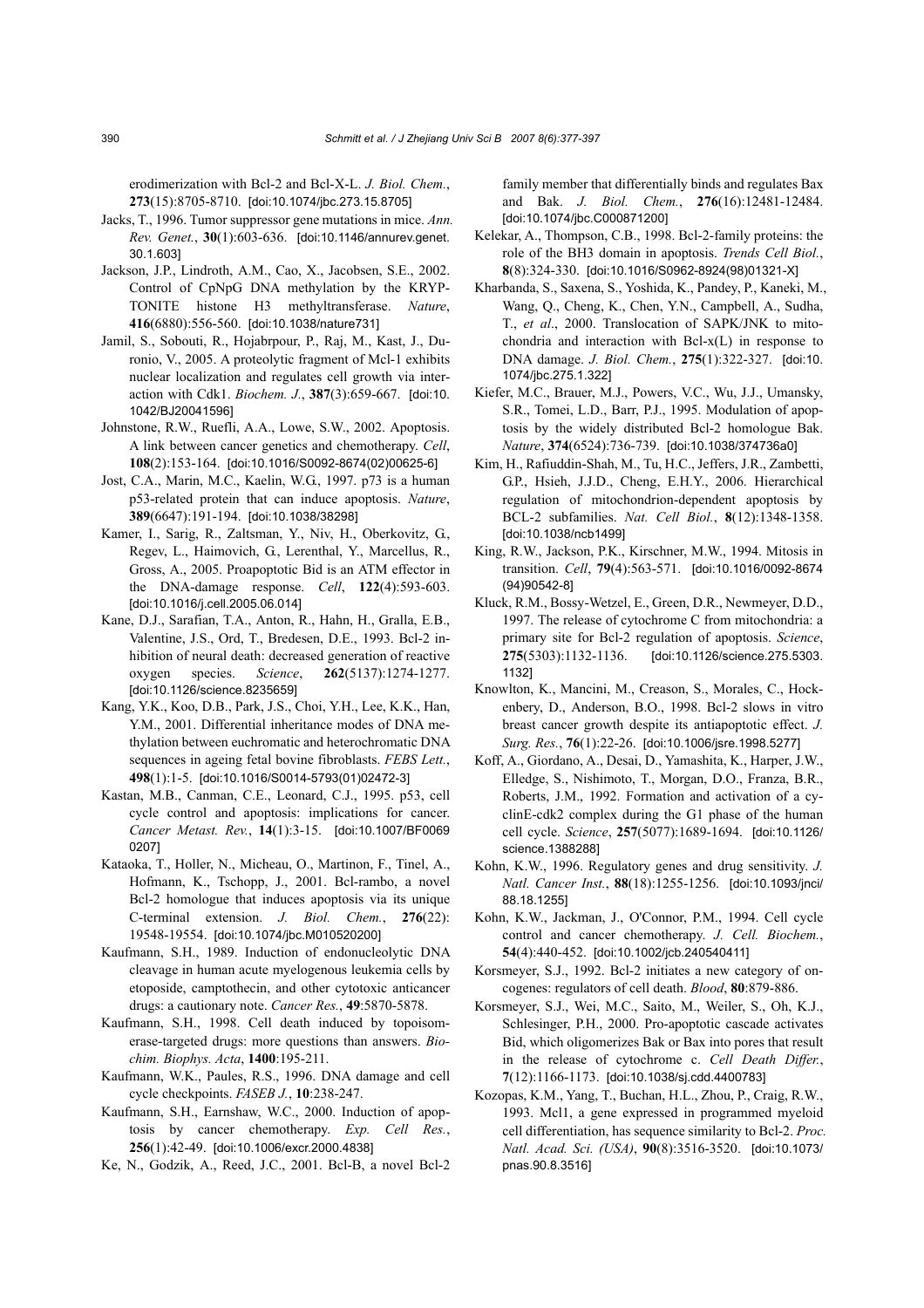- Krajewski, S., Tanaka, S., Takayama, S., Schibler, M.J., Fenton, W., Reed, J.C., 1993. Investigation of the subcellular distribution of the bcl-2 oncoprotein: residence in the nuclear envelope, endoplasmic reticulum, and outer mitochondrial membranes. *Cancer Res.*, **53**:4701-4714.
- Krajewski, S., Krajewska, M., Ellerby, L.M., Welsh, K., Xie, Z.H., Deveraux, Q.L., Salvesen, G.S., Bredesen, D.E., Rosenthal, R.E., Fiskum, G., Reed, J.C., 1999. Release of caspase-9 from mitochondria during neuronal apoptosis and cerebral ischemia. *Proc. Natl. Acad. Sci. (USA)*, **96**(10):5752-5757. [doi:10.1073/pnas.96.10.5752]
- Kudla, G., Montessuit, S., Eskes, R., Berrier, C., Martinou, J.C., Ghazi, A., Antonsson, B., 2000. The destabilization of lipid membranes induced by the C-terminal fragment of caspase 8-cleaved bid is inhibited by the N-terminal fragment. *J. Biol. Chem.*, **275**(30):22713-22718. [doi:10. 1074/jbc.M003807200]
- Kung, A.L., Zetterberg, A., Sherwood, S.W., Schimke, R.T., 1990. Cytotoxic effects of cell cycle phase specific agents: result of cell cycle perturbation. *Cancer Res.*, **50**:7307-7317.
- Kuwana, T., Mackey, M.R., Perkins, G., Ellisman, M., Latterich, M., Schneiter, R., Green, D., Newmeyer, D., 2002. Bid, bax, and lipids cooperate to form supramolecular openings in the outer mitochondrial membrane. *Cell*, **111**(3):331-342. [doi:10.1016/S0092-8674(02)01036-X]
- Kuwana, T., Bouchier-Hayes, L., Chipuk, J.E., Bonzon, C., Sullivan, B.A., Green, D.R., Newmeyer, D.D., 2005. BH3 domains of BH3-only proteins differentially regulate Bax-mediated mitochondrial membrane permeabilization both directly and indirectly. *Mol. Cell*, **17**(4):525-535. [doi:10.1016/j.molcel.2005.02.003]
- Labib, K., Craven, R.A., Crawford, K., Nurse, P., 1995. Dominant mutants identify new roles for p34cdc2 in mitosis. *EMBO J.*, **14**:2155-2165.
- Lammer, C., Wagerer, S., Saffrich, R., Mertens, D., Ansorge, W., Hoffmann, I., 1998. The cdc25B phosphatase is essential for the G2/M phase transition in human cells. *J. Cell Sci.*, **111**:2445-2453.
- Lee, S., Schmitt, C.A., 2003. Chemotherapy response and resistance. *Curr. Opin. Genet. Dev.*, **13**(1):90-96. [doi:10. 1016/S0959-437X(02)00014-X]
- Letai, A., Bassik, M., Walensky, L., Sorcinelli, M., Weiler, S., Korsmeyer, S., 2002. Distinct BH3 domains either sensitize or activate mitochondrial apoptosis, serving as prototype cancer therapeutics. *Cancer Cell*, **2**(3):183-192. [doi:10.1016/S1535-6108(02)00127-7]
- Leu, J.I.J., Dumont, P., Hafey, M., Murphy, M.E., George, D.L., 2004. Mitochondrial p53 activates Bak and causes disruption of a Bak-Mcl1 complex. *Nat. Cell Biol.*, **6**(5):443-450. [doi:10.1038/ncb1123]
- Levine, A.J., 1997. p53, the cellular gatekeeper for growth and division. *Cell*, **88**(3):323-331. [doi:10.1016/S0092-8674 (00)81871-1]
- Li, L.Y., Luo, X., Wang, X., 2001. Endonuclease G is an apoptotic DNase when released from mitochondria. *Nature*, **412**(6842):95-99. [doi:10.1038/35083620]
- Lin, E.Y., Orlofsky, A., Berger, M.S., Prystowsky, M.B., 1993. Characterization of A1, a novel hemopoietic-specific early-response gene with sequence similarity to bcl-2. *J. Immunol.*, **151**:1979-1988.
- Linette, G.P., Li, Y., Roth, K., Korsmeyer, S.J., 1996. Cross talk between cell death and cell cycle progression: BCL-2 regulates NFAT-mediated activation. *Proc. Natl. Acad. Sci. (USA)*, **93**(18):9545-9552. [doi:10.1073/pnas.93.18. 9545]
- Ling, Y.H., Tornos, C., Perez-Soler, R., 1998. Phosphorylation of Bcl-2 is a marker of M phase events and not a determinant of apoptosis. *J. Biol. Chem.*, **273**(30): 18984-18991. [doi:10.1074/jbc.273.30.18984]
- Linke, S.P., Clarkin, K.C., Wahl, G.M., 1997. p53 mediates permanent arrest over multiple cell cycles in response to gamma-irradiation. *Cancer Res.*, **57**:1171-1179.
- Liu, F., Stanton, J.J., Wu, Z., Piwnica-Worms, H., 1997. The human Myt1 kinase preferentially phosphorylates Cdc2 on threonine 14 and localizes to the endoplasmic reticulum and Golgi complex. *Mol. Cell Biol.*, **17**:571-583.
- Liu, Q., Guntuku, S., Cui, X.S., Matsuoka, S., Cortez, D., Tamai, K., Luo, G., Carattini-Rivera, S., DeMayo, F., Bradley, A., Donehower, L.A., Elledge, S.J., 2000. Chk1 is an essential kinase that is regulated by Atr and required for the G(2)/M DNA damage checkpoint. *Genes Dev.*, **14**(12):1448-1459.
- Liu, Z., Lu, H., Jiang, Z.H., Pastuszyn, A., Hu, C.A., 2005. Apolipoprotein L6, a novel proapoptotic Bcl-2 homology 3-only protein, induces mitochondria-mediated apoptosis in cancer cells. *Mol. Cancer Res.*, **3**:21-31.
- Lopatina, N., Haskell, J.F., Andrews, L.G., Poole, J.C., Saldanha, S., Tollefsbol, T., 2002. Differential maintenance and de novo methylating activity by three DNA methyltransferases in aging and immortalized fibroblasts. *J. Cell. Biochem.*, **84**(2):324-334. [doi:10.1002/jcb.10015]
- Lowe, S.W., Ruley, H.E., Jacks, T., Housman, D.E., 1993. p53-dependent apoptosis modulates the cytotoxicity of anticancer agents. *Cell*, **74**(6):957-967. [doi:10.1016/ 0092-8674(93)90719-7]
- Lowe, S.W., Bodis, S., McClatchey, A., Remington, L., Ruley, H.E., Fisher, D.E., Housman, D.E., Jacks, T., 1994. p53 status and the efficacy of cancer therapy in vivo. *Science*, **266**(5186):807-810. [doi:10.1126/science.7973635]
- Lukas, J., Lukas, C., Bartek, J., 2004. Mammalian cell cycle checkpoints: signalling pathways and their organization in space and time. *DNA Repair (Amst.)*, **3**(8-9):997-1007. [doi:10.1016/j.dnarep.2004.03.006]
- Machwe, A., Orren, D.K., Bohr, V.A., 2000. Accelerated methylation of ribosomal RNA genes during the cellular senescence of Werner syndrome fibroblasts. *FASEB J.*, **14**(12):1715-1724. [doi:10.1096/fj.99-0926com]
- Mallette, F.A., Gaumont-Leclerc, M.F., Ferbeyre, G., 2007. The DNA damage signaling pathway is a critical mediator of oncogene-induced senescence. *Genes Dev.*, **21**(1): 43-48. [doi:10.1101/gad.1487307]
- Mancini, M., Nicholson, D.W., Roy, S., Thornberry, N.A., Peterson, E.P., Casciola-Rosen, L.A., Rosen, A., 1998.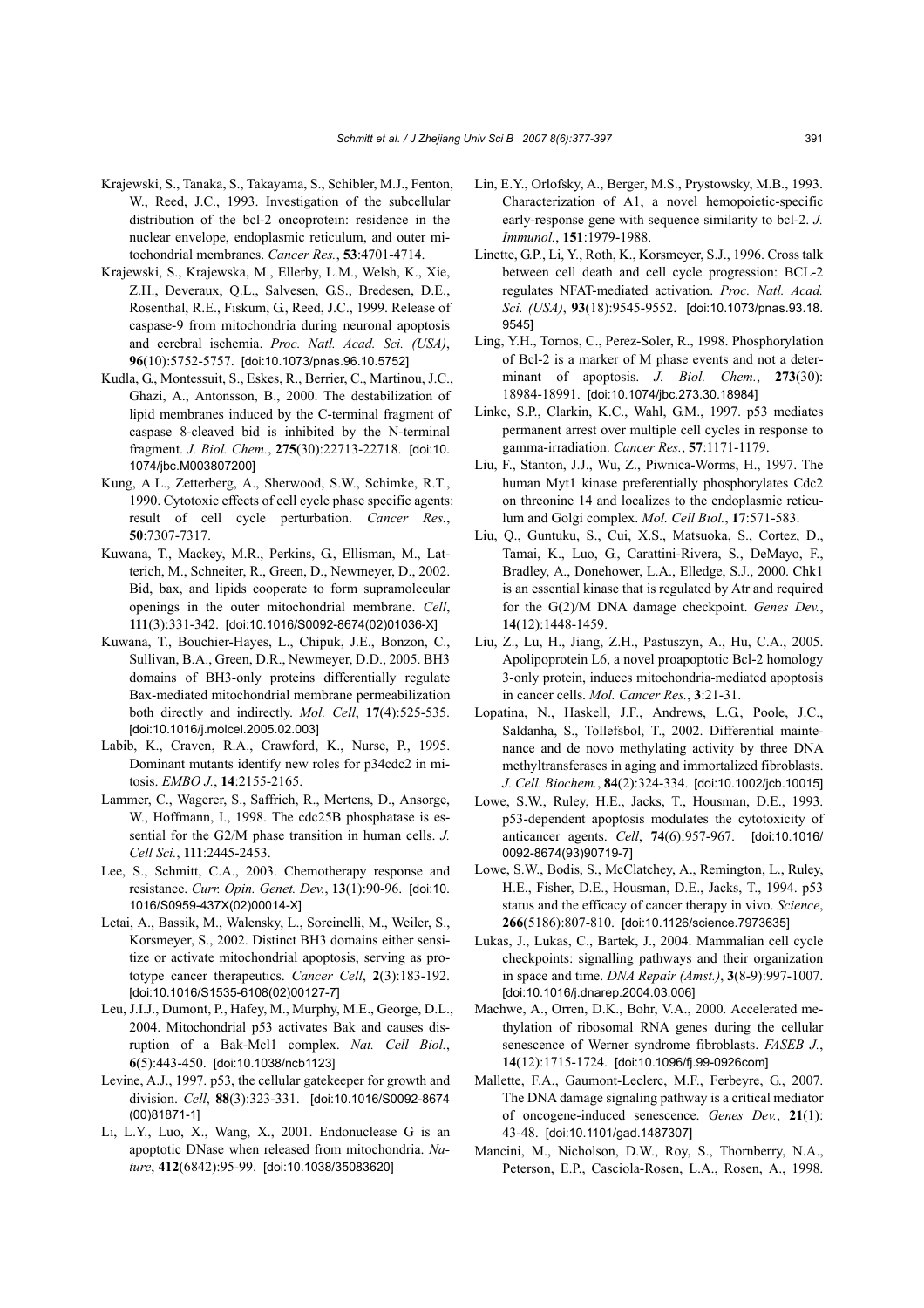The caspase-3 precursor has a cytosolic and mitochondrial distribution: implications for apoptotic signaling. *J. Cell Biol.*, **140**(6):1485-1495. [doi:10.1083/jcb.140.6.1485]

- Marumoto, T., Hirota, T., Morisaki, T., Kunitoku, N., Zhang, D., Ichikawa, Y., Sasayama, T., Kuninaka, S., Mimori, T., Tamaki, N., Kimura, M., Okano, Y., Saya, H., 2002. Roles of aurora-A kinase in mitotic entry and G2 checkpoint in mammalian cells. *Genes Cells*, **7**(11):1173-1182. [doi:10. 1046/j.1365-2443.2002.00592.x]
- Marzo, I., Brenner, C., Zamzami, N., Jurgensmeier, J.M., Susin, S.A., Vieira, H.L., Prevost, M.C., Xie, Z., Matsuyama, S., Reed, J.C., Kroemer, G., 1998. Bax and adenine nucleotide translocator cooperate in the mitochondrial control of apoptosis. *Science*, **281**(5385):2027-2031. [doi:10.1126/ science.281.5385.2027]
- Matsuoka, S., Huang, M., Elledge, S.J., 1998. Linkage of ATM to cell cycle regulation by the Chk2 protein kinase. *Science*, **282**(5395):1893-1897. [doi:10.1126/science.282. 5395.1893]
- Matsushima, M., Fujiwara, T., Takahashi, E., Minaguchi, T., Eguchi, Y., Tsujimoto, Y., Suzumori, K., Nakamura, Y., 1998. Isolation, mapping, and functional analysis of a novel human cDNA (*BNIP3L*) encoding a protein homologous to human NIP3. *Genes. Chromos. Cancer*, **21**(3):230-235. [doi:10.1002/(SICI)1098-2264(199803) 21:3<230::AID-GCC7>3.3.CO;2-G]
- Maundrell, K., Antonsson, B., Magnenat, E., Camps, M., Muda, M., Chabert, C., Gillieron, C., Boschert, U., Vial-Knecht, E., Martinou, J.C., Arkinstall, S., 1997. Bcl-2 undergoes phosphorylation by C-Jun N-terminal kinase stress-activated protein kinases in the presence of the constitutively active GTP-binding protein Rac1. *J. Biol. Chem.*, **272**(40):25238-25242. [doi:10.1074/jbc.272. 40.25238]
- Mazel, S., Burtrum, D., Petrie, H.T., 1996. Regulation of cell division cycle progression by bcl-2 expression: a potential mechanism for inhibition of programmed cell death. *J. Exp. Med.*, **183**(5):2219-2226. [doi:10.1084/jem.183.5. 2219]
- McDonnell, T.J., Marin, M.C., Hsu, B., Brisbay, S.M., McConnell, K., Tu, S.M., Campbell, M.L., Rodriguez-Villanueva, J., 1993. The Bcl-2 oncogene: apoptosis and neoplasia. *Radiation Res.*, **136**(3):307-312. [doi:10.2307/3578541]
- McDonnell, J.M., Fushman, D., Milliman, C.L., Korsmeyer, S.J., Cowburn, D., 1999. Solution structure of the proapoptotic molecule BID: a structural basis for apoptotic agonists and antagonists. *Cell*, **96**(5):625-634. [doi:10.1016/S0092-8674(00)80573-5]
- McGowan, C.H., Russell, P., 1995. Cell cycle regulation of human Wee1. *EMBO J.*, **14**:2166-2175.
- Melino, G., Bernassola, F., Ranalli, M., Yee, K., Zong, W.X., Corazzari, M., Knight, R.A., Green, D.R., Thompson, C., Vousden, K.H., 2004. p73 induces apoptosis via PUMA transactivation and Bax mitochondrial translocation. *J. Biol. Chem.*, **279**(9):8076-8083. [doi:10.1074/jbc.M3074 69200]
- Mercurio, F., Manning, A.M., 1999. NF-κB as a primary regulator of the stress response. *Oncogene*, **18**(45): 6163-6171. [doi:10.1038/sj.onc.1203174]
- Mihara, M., Erster, S., Zaika, A., Petrenko, O., Chittenden, T., Pancoska, P., Moll, U.M., 2003. p53 has a direct apoptogenic role at the mitochondria. *Mol. Cell*, **11**(3):577-590. [doi:10.1016/S1097-2765(03)00050-9]
- Minn, A.J., Velez, P., Schendel, S.L., Liang, H., Muchmore, S.W., Fesik, S.W., Fill, M., Thompson, C.B., 1997. Bcl-xL forms an ion channel in synthetic lipid membranes. *Nature*, **385**(6614):353-357. [doi:10.1038/385353a0]
- Miyashita, T., Reed, J.C., 1995. Tumor suppressor p53 is a direct transcriptional activator of the human bax gene. *Cell*, **80**(2):293-299. [doi:10.1016/0092-8674(95)90412-3]
- Miyashita, T., Krajewski, S., Krajewska, M., Wang, H.G., Lin, H.K., Liebermann, D.A., Hoffman, B., Reed, J.C., 1994. Tumor suppressor p53 is a regulator of bcl-2 and bax gene expression in vitro and in vivo. *Oncogene*, **9**:1799-1805.
- Muchmore, S.W., Sattler, M., Liang, H., Meadows, R.P., Harlan, J.E., Yoon, H.S., Nettesheim, D., Chang, B.S., Thompson, C.B., Wong, S.L., Ng, S.C., Fesik, S.W., 1996. X-ray and NMR structure of human Bcl-xL, an inhibitor of programmed cell death. *Nature*, **381**(6580):335-341. [doi:10.1038/381335a0]
- Mueller, P.R., Coleman, T.R., Kumagai, A., Dunphy, W.G., 1995. Myt1: a membrane-associated inhibitory kinase that phosphorylates Cdc2 on both threonine-14 and tyrosine-15. *Science*, **270**(5233):86-90. [doi:10.1126/science. 270.5233.86]
- Muller, H., Bracken, A.P., Vernell, R., Moroni, M.C., Christians, F., Grassilli, E., Prosperini, E., Vigo, E., Oliner, J.D., Helin, K., 2001. E2Fs regulate the expression of genes involved in differentiation, development, proliferation, and apoptosis. *Genes Dev.*, **15**(3):267-285. [doi:10.1101/ gad.864201]
- Nakano, K., Vousden, K.H., 2001. Puma, a novel proapoptotic gene, is induced by p53. *Mol. Cell*, **7**(3):683-694. [doi:10.1016/S1097-2765(01)00214-3]
- Neumeister, P., Albanese, C., Balent, B., Greally, J., Pestell, R.G., 2002. Senescence and epigenetic dysregulation in cancer. *Int. J. Biochem. Cell Biol.*, **34**(11):1475-1490. [doi:10.1016/S1357-2725(02)00079-1]
- Nguyen, M., Branton, P.E., Walton, P.A., Oltvai, Z.N., Korsmeyer, S.J., Shore, G.C., 1994. Role of membrane anchor domain of Bcl-2 in suppression of apoptosis caused by E1B-defective adenovirus. *J. Biol. Chem.*, **269**: 16521-16524.
- Nicotera, P., Leist, M., Ferrando-May, E., 1999. Apoptosis and necrosis: different execution of the same death. *Biochem. Soc. Symp.*, **66**:69-73.
- Nigg, E.A., 2001. Mitotic kinases as regulators of cell division and its checkpoints. *Nat. Rev. Mol. Cell Biol.*, **2**(1):21-32. [doi:10.1038/35048096]
- Nozell, S., Wu, Y., McNaughton, K., Liu, G., Willis, A., Paik, J.C., Chen, X., 2003. Characterization of p73 functional domains necessary for transactivation and growth suppression. *Oncogene*, **22**(28):4333-4347. [doi:10.1038/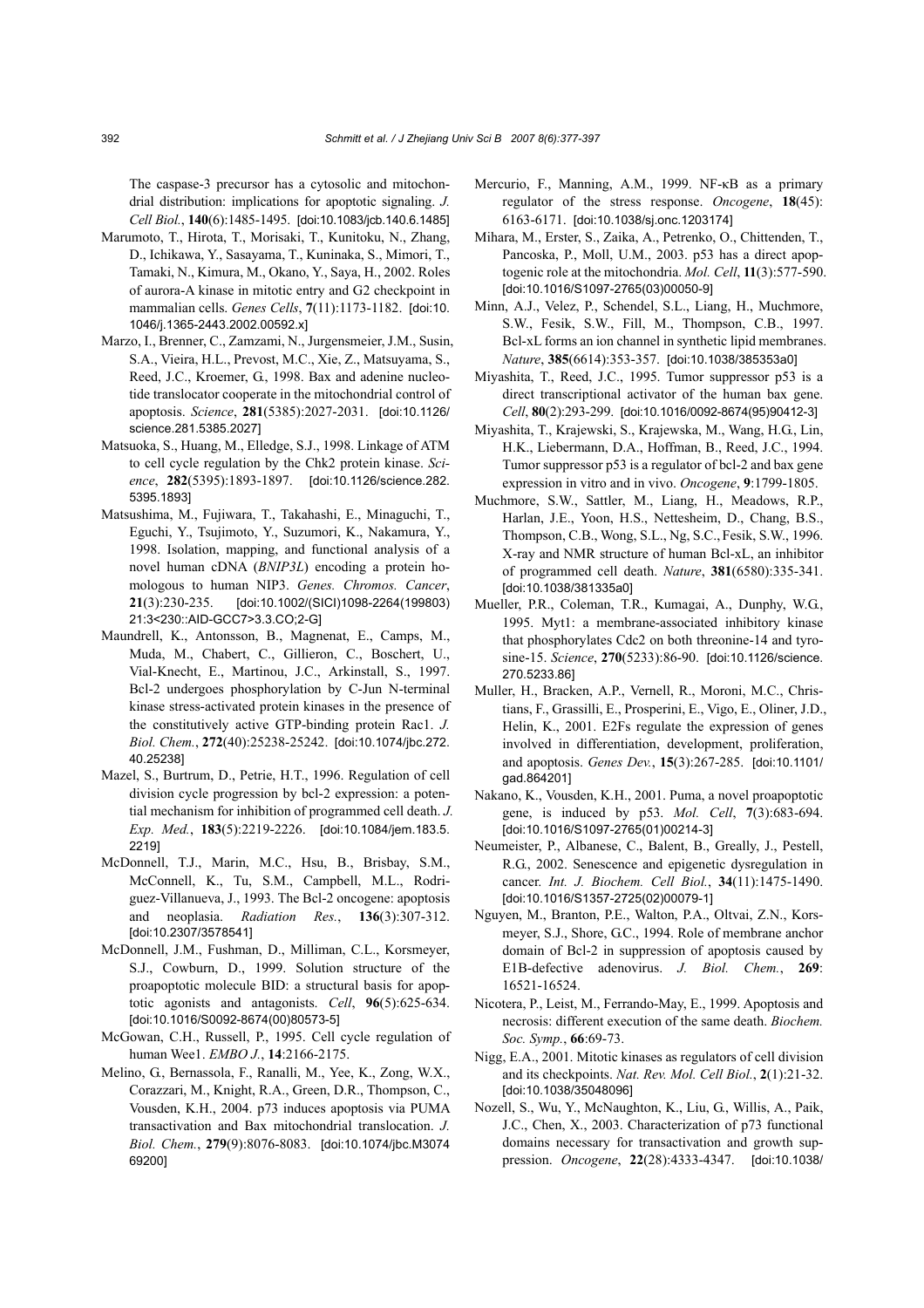sj.onc.1206470]

- O'Connell, M.J., Raleigh, J.M., Verkade, H.M., Nurse, P., 1997. Chk 1 is a wee 1 kinase in the G2 DNA damage checkpoint inhibiting cdc2 by Y15 phosphorylation. *EMBO J.*, **16**(3):545-554. [doi:10.1093/emboj/16.3.545]
- O'Connor, P.M., 1997. Mammalian G1 and G2 phase checkpoints. *Cancer Surv.*, **29**:151-182.
- O'Connor, P.M., Jackman, J., Bae, I., Myers, T.G., Fan, S., Mutoh, M., Scudiero, D.A., Monks, A., Sausville, E.A., Weinstein, J.N., *et al*., 1997. Characterization of the p53 tumor suppressor pathway in cell lines of the National Cancer Institute drug screen and correlations with the growth-inhibitory potency of 123 anticancer agents. *Cancer Res.*, **57**:4285-4300.
- O'Connor, L., Strasser, A., O'Reilly, L.A., Hausmann, G., Adams, J.M., Cory, S., Huang, D.C., 1998. Bim: a novel member of the Bcl-2 family that promotes apoptosis. *EMBO J.*, **17**(2):384-395. [doi:10.1093/emboj/17.2.384]
- Oda, E., Ohki, R., Murasawa, H., Nemoto, J., Shibue, T., Yamashita, Y., Tokino, T., Taniguchi, T., Tanaka, N., 2000. Noxa, a BH3-only member of the bcl-2 family and candidate mediator of p53-induced apoptosis. *Science*, **288**(5468):1053-1058. [doi:10.1126/science.288.5468. 1053]
- Ogilvy, S., Metcalf, D., Print, C.G., Bath, M.L., Harris, A.W., Adams, J.M., 1999. Constitutive Bcl-2 expression throughout the hematopoietic compartment affects multiple lineages and enhances progenitor cell survival. *Proc. Natl. Acad. Sci. (USA)*, **96**(26):14943-14948. [doi:10. 1073/pnas.96.26.14943]
- Oltvai, Z.N., Milliman, C.L., Korsmeyer, S.J., 1993. Bcl-2 heterodimerizes in vivo with a conserved homolog, Bax, that accelerates programmed cell death. *Cell*, **74**(4):609-619. [doi:10.1016/0092-8674(93)90509-O]
- O'Reilly, L.A., Huang, D.C.S., Strasser, A., 1996. The death inhibitor Bcl-2 and its homologues influence control of cell cycle. *EMBO J.*, **15**:6979-6990.
- O'Reilly, L.A., Harris, A.W., Strasser, A., 1997a. Bcl-2 transgene expression promotes survival and reduces proliferation of CD3-CD4-CD8-T cell progenitors. *Int. Immunol.*, **9**(9):1291-1301. [doi:10.1093/intimm/9.9.1291]
- O'Reilly, L.A., Harris, A.W., Tarlinton, D.M., Corcoran, L.M., Strasser, A., 1997b. Expression of a Bcl-2 transgene reduces proliferation and slows turnover of developing B lymphocytes in vivo. *J. Immunol.*, **159**:2301-2311.
- Parrish, J., Li, L., Klotz, K., Ledwich, D., Wang, X., Xue, D., 2001. Mitochondrial endonuclease G is important for apoptosis in C. elegans. *Nature*, **412**(6842):90-94. [doi:10.1038/35083608]
- Passalaris, T.M., Benanti, J.A., Gewin, L., Kiyono, T., Galloway, D.A., 1999. The G(2) checkpoint is maintained by redundant pathways. *Mol. Cell Biol.*, **19**:5872-5881.
- Pavlov, E.V., Priault, M., Pietkiewicz, D., Cheng, E.H.Y., Antonsson, B., Manon, S., Korsmeyer, S.J., Mannella, C.A., Kinnally, K.W., 2001. A novel, high conductance channel of mitochondria linked to apoptosis in mammalian cells and Bax expression in yeast. *J. Cell Biol.*,

**155**(5):725-732. [doi:10.1083/jcb.200107057]

- Pediconi, N., Ianari, A., Costanzo, A., Belloni, L., Gallo, R., Cimino, L., Porcellini, A., Screpanti, I., Balsano, C., Alesse, E., Gulino, A., Massimo Levrero, M., 2003. Differential regulation of E2F1 apoptotic target genes in response to DNA damage. *Nat. Cell Biol.*, **5**(6):552-558. [doi:10.1038/ncb998]
- Peng, C.Y., Graves, P.R., Thoma, R.S., Wu, Z., Shaw, A.S., Piwnica-Worms, H., 1997. Mitotic and G2 checkpoint control: regulation of 14-3-3 protein binding by phosphorylation of Cdc25C on serine-216. *Science*, **277**(5331):1501-1505. [doi:10.1126/science.277.5331. 1501]
- Perfettini, J.L., Kroemer, R.T., Kroemer, G., 2004. Fatal liaisons of p53 with bax and Bak. *Nat. Cell Biol.*, **6**(5):386-387. [doi:10.1038/ncb0504-386]
- Phillips, A.C., Bates, S., Ryan, K.M., Helin, K., Vousden, K.H., 1997. Induction of DNA synthesis and apoptosis are separable functions of E2F-1. *Genes Dev*, **11**:1853-1863.
- Piret, B., Schoonbroodt, S., Piette, J., 1999. The ATM protein is required for sustained activation of NF-kappa B following DNA damage. *Oncogene*, **18**(13):2261-2271. [doi:10.1038/sj.onc.1202541]
- Polster, B.M., Kinnally, K.W., Fiskum, G., 2001. BH3 death domain peptide induces cell type-selective mitochondrial outer membrane permeability. *J. Biol. Chem.*, **276**: 37887-37894.
- Poruchynsky, M.S., Wang, E.E., Rudin, C.M., Blagosklonny, M.V., Fojo, T., 1998. Bcl-X(L) is phosphorylated in malignant cells following microtubule disruption. *Cancer Res.*, **58**:3331-3338.
- Puthalakath, H., Huang, D.C.S., O'Reilly, L.A., King, S.M., Strasser, A., 1999. The proapoptotic activity of the Bcl-2 family member Bim is regulated by interaction with the dynein motor complex. *Mol. Cell*, **3**(3):287-296. [doi:10.1016/S1097-2765(00)80456-6]
- Puthalakath, H., Villunger, A., O'Reilly, L.A., Beaumont, J.G., Coultas, L., Cheney, R.E., Huang, D.C., Strasser, A., 2001. Bmf: a proapoptotic BH3-only protein regulated by interaction with the myosin V actin motor complex, activated by anoikis. *Science*, **293**(5536):1829-1832. [doi:10.1126/science.1062257]
- Qin, Z.H., Wang, Y., Kikly, K.K., Sapp, E., Kegel, K.B., Aronin, N., DiFiglia, M., 2001. Pro-caspase-8 is predominantly localized in mitochondria and released into cytoplasm upon apoptotic stimulation. *J. Biol. Chem.*, **276**(11):8079-8086. [doi:10.1074/jbc.M007028200]
- Reed, J.C., 1997. Double identity for proteins of the Bcl-2 family. *Nature*, **387**(6635):773-776. [doi:10.1038/42867]
- Reed, J.C., 1998. Bcl-2 family proteins. *Oncogene*, **17**(25):3225-3236. [doi:10.1038/sj.onc.1202591]
- Reed, J.C., 2006. Drug insight: cancer therapy strategies based on restoration of endogenous cell death mechanisms. *Nat. Clin. Pract. Oncol.*, **3**(7):388-398. [doi:10.1038/ncponc 0538]
- Riabowol, K., Draetta, G., Brizuela, L., Vandre, D., Beach, D., 1989. The cdc2 kinase is a nuclear protein that is essential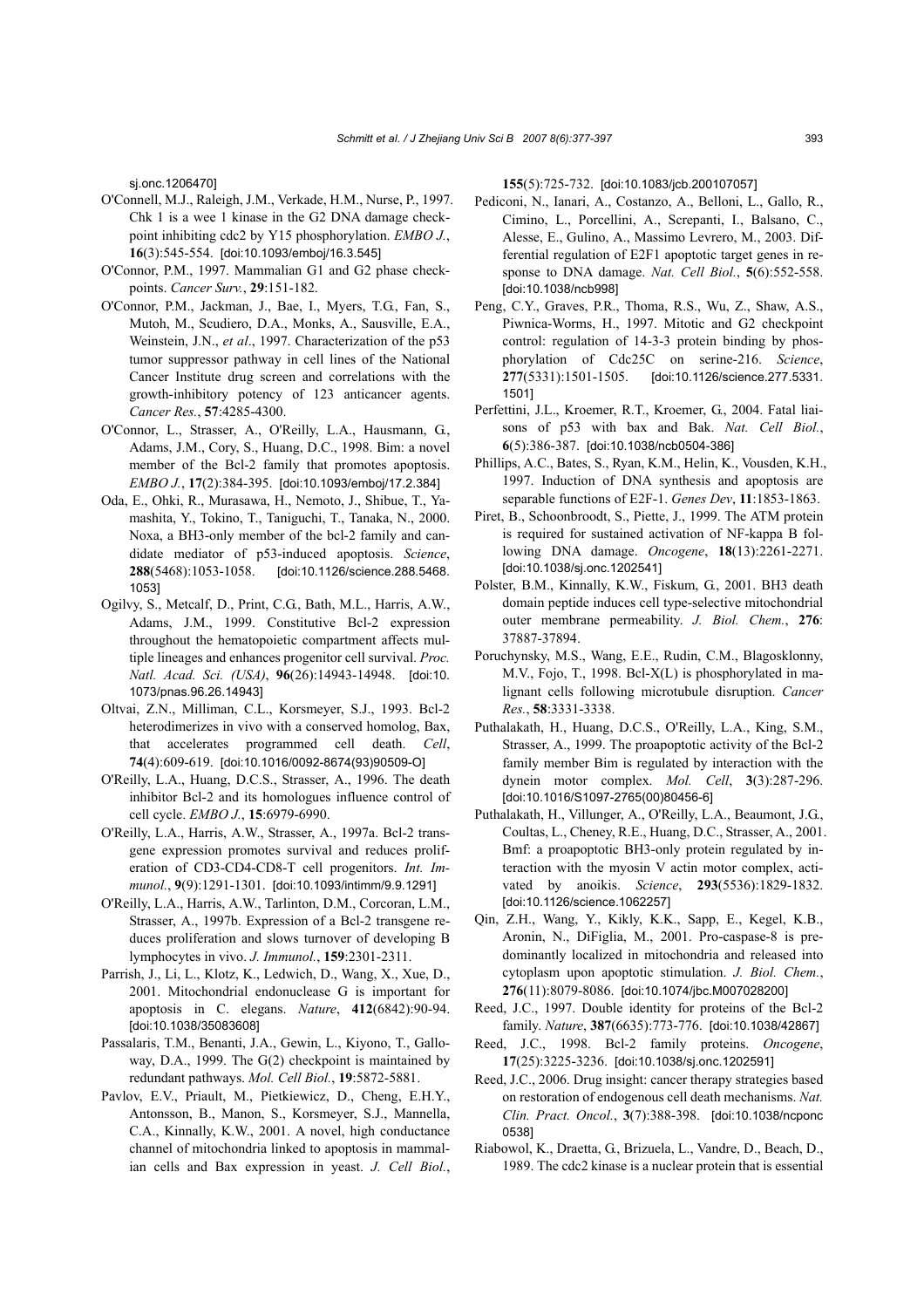for mitosis in mammalian cells. *Cell*, **57**(3):393-401. [doi:10.1016/0092-8674(89)90914-8]

- Robles, S.J., Adami, G.R., 1998. Agents that cause DNA double strand breaks lead to p16INK4a enrichment and the premature senescence of normal fibroblasts. *Oncogene*, **16**(9):1113-1123. [doi:10.1038/sj.onc.1201862]
- Ruvolo, P.P., Deng, X.M., Carr, B.H., May, W.S., 1998. A functional role for mitochondrial protein kinase C-alpha in Bcl2 phosphorylation and suppression of apoptosis. *J. Biol. Chem.*, **273**(39):25436-25442. [doi:10.1074/jbc.273. 39.25436]
- Ryan, K.M., Ernst, M.K., Rice, N.R., Vousden, K.H., 2000. Role of NFκB in p53-mediated programmed cell death. *Nature*, **404**(6780):892-896. [doi:10.1038/35009130]
- Saito, M., Korsmeyer, S.J., Schlesinger, P.H., 2000. Bax-dependent transport of cytochrome c reconstituted in pure liposomes. *Nat. Cell. Biol.*, **2**(8):553-555. [doi:10. 1038/35019596]
- Sanchez, Y., Wong, C., Thoma, R.S., Richman, R., Wu, Z., Piwnica-Worms, H., Elledge, S.J., 1997. Conservation of the Chk1 checkpoint pathway in mammals: linkage of DNA damage to Cdk regulation through Cdc25. *Science*, **277**(5331):1497-1501. [doi:10.1126/science.277.5331. 1497]
- Sattler, M., Liang, H., Nettesheim, D., Meadows, R.P., Harlan, J.E., Eberstadt, M., Yoon, H.S., Shuker, S.B., Chang, B.S., Minn, A.J., *et al*., 1997. Structure of Bcl-x(L)-Bak peptide complex: recognition between regulators of apoptosis. *Science*, **275**(5302):983-986. [doi:10.1126/science.275. 5302.983]
- Sax, J.K., Fei, P., Murphy, M.E., Bernhard, E., Korsmeyer, S.J., El-Deiry, W.S., 2002. BID regulation by p53 contributes to chemosensitivity. *Nat. Cell Biol.*, **4**(11):842-849. [doi:10.1038/ncb866]
- Scatena, C.D., Stewart, Z.A., Mays, D., Tang, L.J., Keefer, C.J., Leach, S.D., Pietenpol, J.A., 1998. Mitotic phosphorylation of Bcl-2 during normal cell cycle progression and Taxol-induced growth arrest. *J. Biol. Chem.*, **273**(46): 30777-30784. [doi:10.1074/jbc.273.46.30777]
- Schendel, S.L., Montal, M., Reed, J.C., 1998. Bcl-2 family proteins as ion-channels. *Cell Death Differ.*, **5**(5):372-380. [doi:10.1038/sj.cdd.4400365]
- Schlesinger, P.H., Gross, A., Yin, X.M., Yamamoto, K., Saito, M., Waksman, G., Korsmeyer, S.J., 1997. Comparison of the ion channel characteristics of proapoptotic Bax and antiapoptotic Bcl-2. *Proc. Natl. Acad. Sci. (USA)*, **94**(21): 11357-11362. [doi:10.1073/pnas.94.21.11357]
- Schmitt, C.A., 2007. Cellular senescence and cancer treatment. *Biochim. Biophys. Acta*, **1775**:5-20.
- Schmitt, C.A., Fridman, J.S., Yang, M., Lee, S., Baranov, E., Hoffman, R.M., Lowe, S.W., 2002. A senescence program controlled by p53 and p16(INK4a) contributes to the outcome of cancer therapy. *Cell*, **109**(3):335-346. [doi:10.1016/S0092-8674(02)00734-1]
- Schmitt, E., Paquet, C., Beauchemin, M., Bertrand, R., 2004. Bcl-xES, a BH4- and BH2-containing antiapoptotic protein, delays Bax oligomer formation and binds Apaf-1,

blocking procaspase 9 activation. *Oncogene*, **23**(22): 3915-3931. [doi:10.1038/sj.onc.1207554]

- Schmitt, E., Boutros, R., Froment, C., Monsarrat, B., Ducommun, B., Dozier, C., 2006. CHK1 phosphorylates CDC25B during the cell cycle in the absence of DNA damage. *J. Cell Sci.*, **119**(20):4269-4275. [doi:10.1242/jcs. 03200]
- Schmitt, E., Beauchemin, M., Bertrand, R., 2007. Nuclear co-localization and interaction between bcl-xL and cdk1(cdc2) during G2/M cell cycle checkpoint. *Oncogene*, in press. [doi:10.1038/sj.onc.1210396]
- Sedlak, T.W., Oltvai, Z.N., Yang, E., Wang, K., Boise, L.H., Thompson, C.B., Korsmeyer, S.J., 1995. Multiple Bcl-2 family members demonstrate selective dimerizations with Bax. *Proc. Natl. Acad. Sci. (USA)*, **92**(17):7834-7838. [doi:10.1073/pnas.92.17.7834]
- Sherr, C.J., Roberts, J.M., 1995. Inhibitors of mammalian G1 cyclin-dependent kinases. *Genes. Dev.*, **9**:1149-1163.
- Shibue, T., Takeda, K., Oda, E., Tanaka, H., Murasawa, H., Takaoka, A., Morishita, Y., Akira, S., Taniguchi, T., Tanaka, N., 2003. Integral role of Noxa in p53-mediated apoptotic response. *Genes Dev.*, **17**(18):2233-2238. [doi:10.1101/gad.1103603]
- Shiloh, Y., 2001. ATM and ATR: networking cellular responses to DNA damage. *Curr. Opin. Genet. Dev.*, **11**(1):71-77. [doi:10.1016/S0959-437X(00)00159-3]
- Shiloh, Y., 2006. The ATM-mediated DNA-damage response: taking shape. *Trends Biochem. Sci.*, **31**(7):402-410. [doi:10.1016/j.tibs.2006.05.004]
- Shimizu, T., Pommier, Y., 1997. Camptothecin-induced apoptosis in p53-null human leukemia Hl60 cells and their isolated nuclei; Effects of the protease inhibitors z-VAD-fmk and dichloroisocoumarin suggest an involvement of both caspases and serine proteases. *Leukemia*, **11**(8):1238-1244. [doi:10.1038/sj.leu.2400734]
- Shimizu, S., Tsujimoto, Y., 2000. Proapoptotic BH3-only Bcl-2 family members induce cytochrome c release, but not mitochondrial membrane potential loss, and do not directly modulate voltage-dependent anion channel activity. *Proc. Natl. Acad. Sci. (USA)*, **97**(2):577-582. [doi:10.1073/pnas.97.2.577]
- Shimizu, S., Eguchi, Y., Kamiike, W., Funahashi, Y., Mignon, A., Lacronique, V., Matsuda, H., Tsujimoto, Y., 1998. Bcl-2 prevents apoptotic mitochondrial dysfunction by regulating proton flux. *Proc. Natl. Acad. Sci. (USA)*, **95**(4):1455-1459. [doi:10.1073/pnas.95.4.1455]
- Shimizu, S., Narita, M., Tsujimoto, Y., 1999. Bcl-2 family proteins regulate the release of apoptogenic cytochrome c by the mitochondrial channel VDAC. *Nature*, **399**(6735):483-487. [doi:10.1038/20959]
- Shimizu, S., Konishi, A., Kodama, T., Tsujimoto, Y., 2000. BH4 domain of antiapoptotic bcl-2 family members closes voltage-dependent anion channel and inhibits apoptotic mitochondrial changes and cell death. *Proc. Natl. Acad. Sci. (USA)*, **97**(7):3100-3105. [doi:10.1073/ pnas.97.7.3100]
- Slichenmyer, W.J., Nelson, W.G., Slebos, R.J., Kastan, M.B.,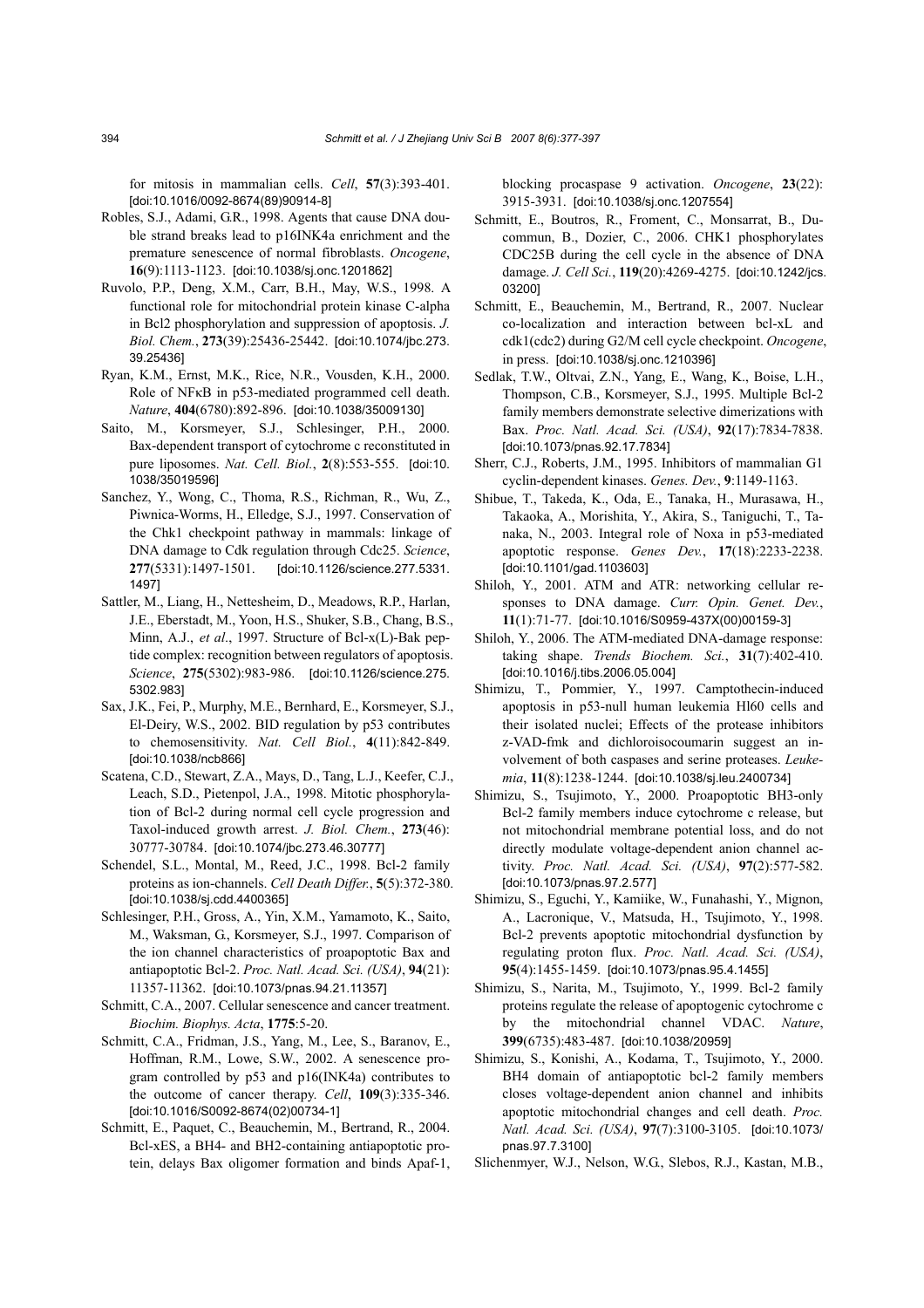1993. Loss of a p53-associated G1 checkpoint does not decrease cell survival following DNA damage. *Cancer Res.*, **53**:4164-4168.

- Smits, V.A.J., Klompmaker, R., Arnaud, L., Rijksen, G., Nigg, E.A., Medema, R.H., 2000. Polo-like kinase-1 is a target of the DNA damage checkpoint. *Nat. Cell Biol.*, **2**(9): 672-676. [doi:10.1038/35023629]
- Solary, E., Bertrand, R., Jenkins, J., Pommier, Y., 1992. Radiolabeling of DNA can induce its fragmentation in HL-60 promyelocytic leukemic cells. *Exp. Cell Res.*, **203**(2):495-498. [doi:10.1016/0014-4827(92)90027-6]
- Song, Q.Z., Kuang, Y.P., Dixit, V.M., Vincenz, C., 1999. Boo, a novel negative regulator of cell death, interacts with Apaf-1. *EMBO J.*, **18**(1):167-178. [doi:10.1093/emboj/ 18.1.167]
- Srivastava, R.K., Srivastava, A.R., Korsmeyer, S.J., Nesterova, M., Chochung, Y.S., Longo, D.L., 1998. Involvement of microtubules in the regulation of Bcl2 phosphorylation and apoptosis through cyclic AMP-dependent protein kinase. *Mol. Cell Biol.*, **18**:3509-3517.
- Srivastava, R.K., Mi, Q.S., Hardwick, J.M., Longo, D.L., 1999. Deletion of the loop region of Bcl-2 completely blocks paclitaxel-induced apoptosis. *Proc. Natl. Acad. Sci. (USA)*, **96**(7):3775-3780. [doi:10.1073/pnas.96.7.3775]
- Stanelle, J., Stiewe, T., Theseling, C.C., Peter, M., Pützer, B.M., 2002. Gene expression changes in response to E2F1 activation. *Nucleic. Acids Res.*, **30**(8):1859-1867. [doi:10. 1093/nar/30.8.1859]
- Stehlik, C., Demartin, R., Kumabashiri, I., Schmid, J.A., Binder, B.R., Lipp, J., 1998. Nuclear factor (NF)-kappaB-regulated X-chromosome-linked Iap gene expression protects endothelial cells from tumor necrosis factor alpha-induced apoptosis. *J. Exp. Med.*, **188**(1): 211-216. [doi:10.1084/jem.188.1.211]
- Stiewe, T., Pützer, B.M., 2000. Role of the p53-homologue p73 in E2F1-induced apoptosis. *Nat. Genet.*, **26**(4):464-469. [doi:10.1038/82617]
- Stroka, D.M., Badrichani, A.Z., Bach, F.H., Ferran, C., 1999. Overexpression of A1, an NF-kappaB-inducible anti-apoptotic Bcl gene, inhibits endothelial cell activation. *Blood*, **93**:3803-3810.
- Strunnikova, M., Schagdarsurengin, U., Kehlen, A., Garbe, J.C., Stampfer, M.R., Dammann, R., 2005. Chromatin inactivation precedes de novo DNA methylation during the progressive epigenetic silencing of the RASSF1A promoter. *Mol. Cell. Biol.*, **25**(10):3923-3933. [doi:10. 1128/MCB.25.10.3923-3933.2005]
- Sugiyama, T., Shimizu, S., Matsuoka, Y., Yoneda, Y., Tsujimoto, Y., 2002. Activation of mitochondrial voltage-dependent anion channel by apro-apoptotic BH3-only protein Bim. *Oncogene*, **21**(32):4944-4956. [doi:10.1038/sj.onc.1205621]
- Sun, L.Q., Arceci, R.J., 2005. Altered epigenetic patterning leading to replicative senescence and reduced longevity. A role of a novel SNF2 factor, PASG. *Cell Cycle*, **4**:3-5.
- Susin, S.A., Zamzami, N., Castedo, M., Hirsch, T., Marchetti, P., Macho, A., Daugas, E., Geuskens, M., Kroemer, G.,

1996. Bcl-2 inhibits the mitochondrial release of an apoptogenic protease. *J. Exp. Med.*, **184**(4):1331-1341. [doi:10.1084/jem.184.4.1331]

- Susin, S.A., Lorenzo, H.K., Zamzami, N., Isabel Marzo, I., Snow, B.E., Brothers, G.M., Mangion, J., Jacotot, E., Costantini, P., Loeffler, M., *et al*., 1999a. Molecular characterization of mitochondrial apoptosis-inducing factor. *Nature*, **397**(6718):441-446. [doi:10.1038/17135]
- Susin, S.A., Lorenzo, H.K., Zamzami, N., Marzo, I., Brenner, C., Larochette, N., Prevost, M.C., Alzari, P.M., Kroemer, G., 1999b. Mitochondrial release of caspase-2 and -9 during the apoptotic process. *J. Exp. Med.*, **189**(2): 381-393. [doi:10.1084/jem.189.2.381]
- Suzuki, K., Mori, I., Nakayama, Y., Miyakoda, M., Komada, S., Watanabe, M., 2001a. Radiation-induced senescence-like growth arrest requires TP53 function but not telomere shortening. *Radiat. Res.*, **155**(1):248-253. [doi:10.1667/ 0033-7587(2001)155[0248:RISLGA]2.0.CO;2]
- Suzuki, Y., Imai, Y., Nakayama, H., Takahashi, K., Takio, K., Takahashi, R., 2001b. A serine protease, Htra2, is released from the mitochondria and interacts with Xiap, inducing cell death. *Mol. Cell*, **8**(3):613-621. [doi:10.1016/ S1097-2765(01)00341-0]
- Takahashi, A., Ohtani, N., Yamakoshi, K., Iida, S., Tahara, H., Nakayama, K., Nakayama, K.I., Ide, T., Saya, H., Hara, E., 2006. Mitogenic signalling and the p16INK4a-Rb pathway cooperate to enforce irreversible cellular senescence. *Nat. Cell Biol.*, **8**(11):1291-1297. [doi:10.1038/ncb1491]
- Tamaru, H., Selker, E.U., 2001. A histone H3 methyltransferase controls DNA methylation in Neurospora crassa. *Nature*, **414**(6861):277-283. [doi:10.1038/35104508]
- Tamaru, H., Zhang, X., McMillen, D., Singh, P.B., Nakayama, J., Grewal, S.I., Allis, C.D., Cheng, X., Selker, E.U., 2003. Trimethylated lysine 9 of histone H3 is a mark for DNA methylation in *Neurospora crassa*. *Nat. Genet.*, **34**(1): 75-79. [doi:10.1038/ng1143]
- Tamatani, M., Che, Y.H., Matsuzaki, H., Ogawa, S., Okado, H., Miyake, S., Mizuno, T., Tohyama, M., 1999. Tumor necrosis factor induces Bcl-2 and Bcl-x expression through NF kappa B activation in primary hippocampal neurons. *J. Biol. Chem.*, **274**(13):8531-8538. [doi:10.1074/jbc.274. 13.8531]
- Tan, K.O., Tan, K.M.L., Chan, S.L., Yee, K.S.Y., Bevort, M., Ang, K.C., Yu, V.C., 2001. MAP-1, a novel proapototic protein containing a BH3-like motif that associates with Bax through its Bcl-2 homology domains. *J. Biol. Chem.*, **276**(4):2802-2807. [doi:10.1074/jbc.M008955200]
- Tanaka, N., Ishihara, M., Lamphier, M.S., Nozawa, H., Matsuyama, T., Mak, T.W., Aizawa, S., Tokino, T., Oren, M., Taniguchi, T., 1996. Cooperation of the tumour suppressors Irf-1 and p53 in response to DNA damage. *Nature*, **382**(6594):816-818. [doi:10.1038/382816a0]
- Thomas, A., Elrouby, S., Reed, J.C., Krajewski, S., Silber, R., Potmseil, M., Newcomb, E.W., 1996. Drug-induced apoptosis in B-cell chronic lymphocytic leukemia: relationship between p53 gene mutation and Bcl-2/Bax proteins in drug resistance. *Oncogene*, **12**:1055-1062.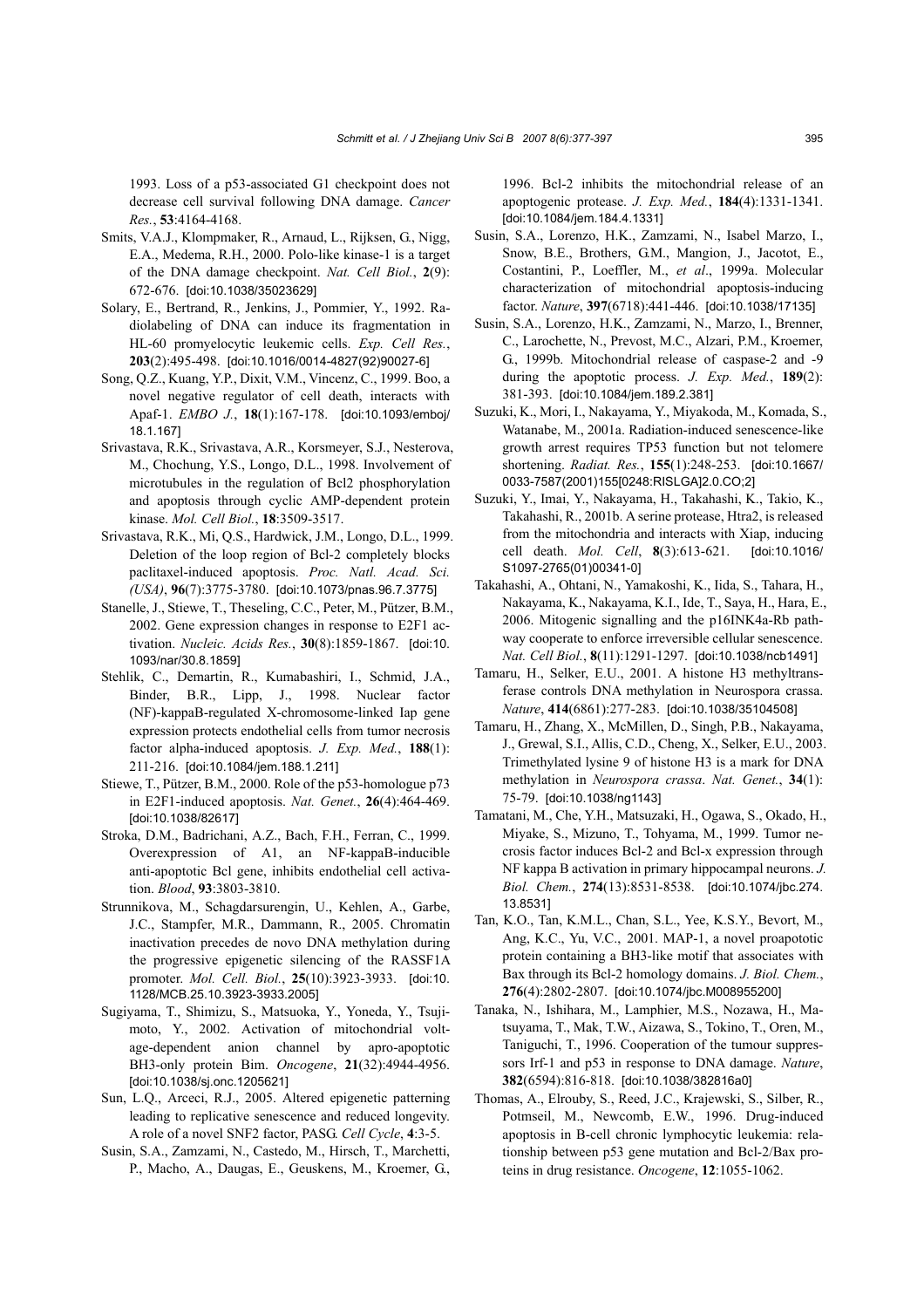- Tollefsbol, T.O., Andrews, L.G., 1993. Mechanisms for methylation-mediated gene silencing and aging. *Med. Hypotheses*, **41**(1):83-92. [doi:10.1016/0306-9877(93)900 40-W]
- Tsujimoto, Y., Finger, L.R., Yunis, J., Nowell, P.C., Croce, C.M., 1984. Cloning of the chromosome breakpoint of neoplastic B cells with the t(14:18) chromosome translocation. *Science*, **226**(4678):1097-1099. [doi:10.1126/ science.6093263]
- Vail, M.E., Chaisson, M.L., Thompson, J., Fausto, N., 2002. Bcl-2 expression delays hepatocyte cell cycle progression during liver regeneration. *Oncogene*, **21**(10):1548-1555. [doi:10.1038/sj.onc.1205212]
- Vairo, G., Innes, K.M., Adams, J.M., 1996. Bcl-2 has a cell cycle inhibitory function separable from its enhancement of cell survival. *Oncogene*, **13**:1511-1519.
- van Vugt, M.A., Smits, V.A., Klompmaker, R., Medema, R.H., 2001. Inhibition of Polo-like kinase-1 by DNA damage occurs in an ATM- or ATR-dependent fashion. *J. Biol. Chem.*, **276**(45):41656-41660. [doi:10.1074/jbc.M10183 1200]
- Vander Heiden, M.G., Thompson, C.B., 1999. Bcl-2 proteins: regulators of apoptosis or of mitochondrial homeostasis? *Nat. Cell Biol.*, **1**(8):E209-E216. [doi:10.1038/70237]
- Vander Heiden, M.G., Chandel, N.S., Williamson, E.K., Schumacker, P.T., Thompson, C.B., 1997. Bcl-X(L) regulates the membrane potential and volume homeostasis of mitochondria. *Cell*, **91**(5):627-637. [doi:10.1016/ S0092-8674(00)80450-X]
- Vaux, D.L., Cory, S., Adams, J.M., 1988. *Bcl-2* gene promotes haemopoietic cell survival and cooperates with *c-myc* to immortalize pre-B cells. *Nature*, **335**(6189):440-442. [doi:10.1038/335440a0]
- Verhagen, A.M., Ekert, P.G., Pakusch, M., Silke, J., Connolly, L.M., Reid, G.E., Moritz, R.L., Simpson, R.J., Vaux, D.L., 2000. Identification of DIABLO, a mammalian protein that promotes apoptosis by binding to and antagonizing IAP proteins. *Cell*, **102**(1):43-53. [doi:10.1016/S0092- 8674(00)00009-X]
- Villunger, A., Michalak, E.M., Coultas, L., Müllauer, F., Böck, G., Ausserlechner, M.J., Adams, J.M., Strasser, A., 2003. p53- and drug-induced apoptotic responses mediated by BH3-only proteins Puma and Noxa. *Science*, **302**(5647): 1036-1038. [doi:10.1126/science.1090072]
- Waldman, T., Lengauer, C., Kinzler, K.W., Vogelstein, B., 1996. Uncoupling of S phase and mitosis induced by anticancer agents in cells lacking p21. *Nature*, **381**(6584): 713-716. [doi:10.1038/381713a0]
- Wang, K., Yin, X.M., Chao, D.T., Milliman, C.L., Korsmeyer, S.J., 1996. BID: a novel BH3 domain-only death agonist. *Genes. Dev.*, **10**:2859-2869.
- Wang, C.Y., Mayo, M.W., Korneluk, R.G., Goeddel, D.V., Baldwin, A.S., 1998. NF-kappa-B antiapoptosis: induction of TRAF1 and TRAF2 and c-IAP1 and c-IAP2 to suppress caspase-8 activation. *Science*, **281**(5383): 1680-1683. [doi:10.1126/science.281.5383.1680]

Wang, X.W., Zhan, Q.M., Coursen, J.D., Khan, M.A., Kontny,

H.U., Yu, L., M. Hollander, M.C., O'Connor, P.M., Fornace, A.J.Jr, Harris, C.C., 1999a. GADD45 induction of a G(2)/M cell cycle checkpoint. *Proc. Natl. Acad. Sci. (USA)*, **96**(7):3706-3711. [doi:10.1073/pnas.96.7.3706]

- Wang, C.Y., Guttridge, D.C., Mayo, M.W., Baldwin, A.S.Jr, 1999b. NF-kappaB induces expression of the Bcl-2 homologue A1/Bfl-1 to preferentially suppress chemotherapy-induced apoptosis. *Mol. Cell Biol.*, **19**: 5923-5929.
- Willis, S.N., Chen, L., Dewson, G., Wei, A., Naik, E., Fletcher, J.I., Adams, J.M., Huang, D.C.S., 2005. Proapoptotic Bak is sequestered by Mcl-1 and Bcl-xL, but not Bcl-2, until displaced by BH3-only proteins. *Genes Dev.*, **19**(11): 1294-1305. [doi:10.1101/gad.1304105]
- Willis, S.N., Fletcher, J.I., Kaufmann, T., van Delft, M.F., Chen, L., Czabotar, P.E., Ierino, H., Lee, E.H., Fairlie, W.D., Bouillet, P., *et al*., 2007. Apoptosis initiated when BH3 ligands engage multiple Bcl-2 homologs, not Bax or Bak. *Science*, **315**(5813):856-859. [doi:10.1126/science. 1133289]
- Xie, S., Wu, H., Wang, Q., Cogswell, J.P., Husain, I., Conn, C., Stambrook, P., Jhanwar-Uniyal, M., Dai, W., 2001. Plk3 functionally links DNA damage to cell cycle arrest and apoptosis at least in part via the p53 pathway. *J. Biol. Chem.*, **276**(46):43305-43312. [doi:10.1074/jbc.M1060 50200]
- Yamamoto, K., Ichijo, H., Korsmeyer, S.J., 1999. Bcl-2 is phosphorylated and inactivated by an ASK1/Jun N-terminal protein kinase pathway normally activated at G(2)/M. *Mol. Cell Biol.*, **19**:8469-8478.
- Yang, E., Zha, J., Jockel, J., Boise, L.H., Thompson, C.B., Korsmeyer, S.J., 1995. Bad, a heterodimeric partner for Bcl-xL and Bcl-2, displaces Bax and promotes cell death. *Cell*, **80**(2):285-291. [doi:10.1016/0092-8674(95)90411-5]
- Yang, J., Liu, X., Bhalla, K., Kim, C.N., Ibrado, A.M., Cai, J., Peng, T.I., Jones, D.P., Wang. X., 1997. Prevention of apoptosis by Bcl-2: release of cytochrome C from mitochondria blocked. *Science*, **275**(5303):1129-1132. [doi:10.1126/science.275.5303.1129]
- Yang, A.N., Kaghad, M., Wang, Y.M., Gillett, E., Fleming, M.D., Dotsch, V., Andrews, N.C., Caput, D., McKeon, F., 1998. p63, a p53 homolog at 3q27-29, encodes multiple products with transactivating, death-inducing, and dominant-negative activities. *Mol. Cell*, **2**(3):305-316. [doi:10.1016/S1097-2765(00)80275-0]
- Yasuda, M., Han, J.W., Dionne, C.A., Boyd, J.M., Chinnadurai, G., 1999. BNIP3 alpha: a human homolog of mitochondrial proapoptotic protein BNIP3. *Cancer Res.*, **59**: 533-537.
- Yin, X.M., Oltvai, Z.N., Korsmeyer, S.J., 1994. BH1 and BH2 domains of Bcl-2 are required for inhibition of apoptosis and heterodimerization with Bax. *Nature*, **369**(6478): 321-323. [doi:10.1038/369321a0]
- Yu, J., Zhang, L., Hwang, P.M., Kinzler, K.W., Vogelstein, B., 2001. Puma induces the rapid apoptosis of colorectal cancer cells. *Mol. Cell*, **7**(3):673-682. [doi:10.1016/ S1097-2765(01)00213-1]